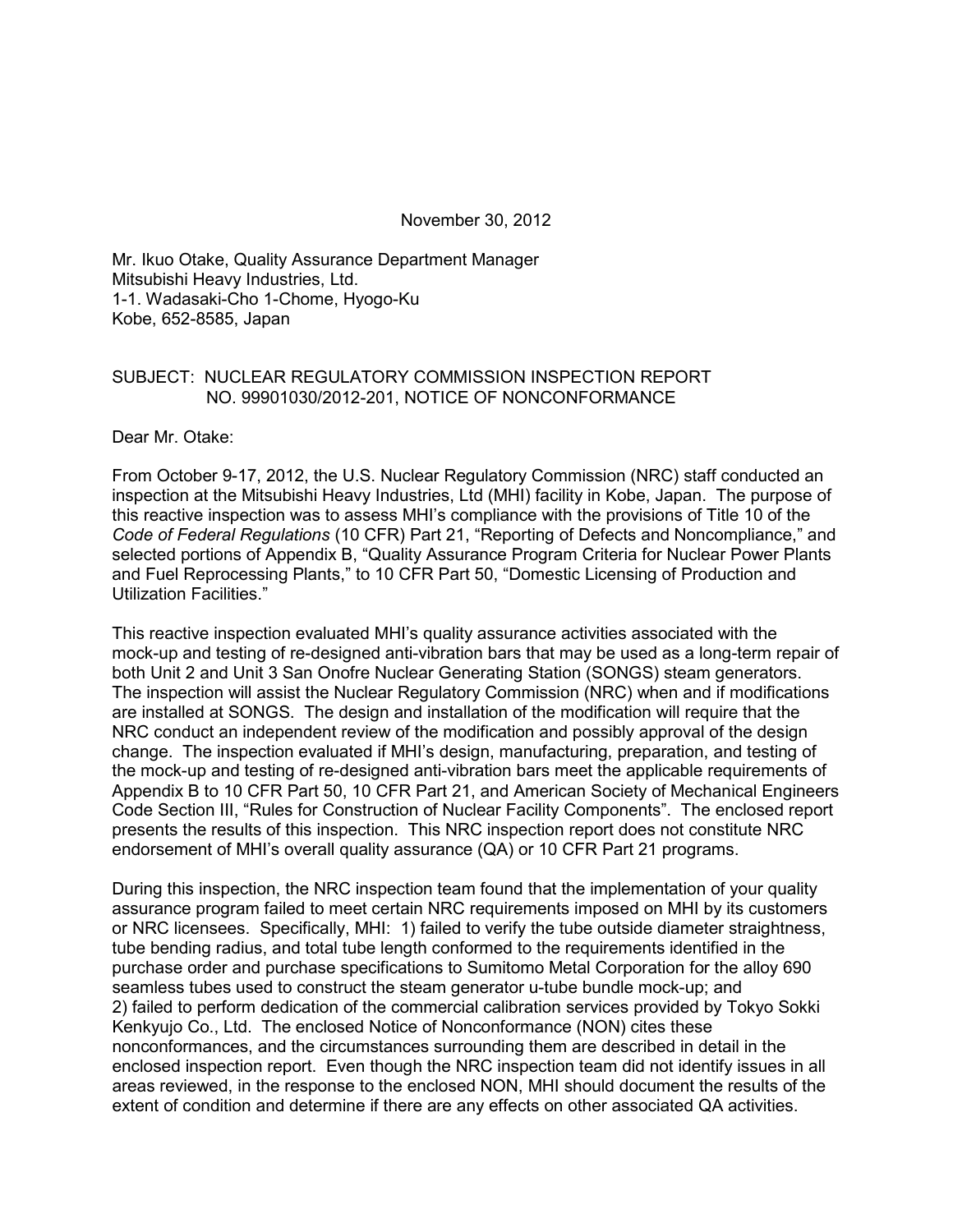I. Otake  $-2 -$ 

Please provide a written statement or explanation within 30 days from the date of this letter in accordance with the instructions specified in the enclosed NON. We will consider extending the response time if you show good cause for us to do so.

In accordance with 10 CFR 2.390, "Public Inspections, Exemptions, Requests for Withholding," of the NRC's "Rules of Practice," a copy of this letter, its enclosures, and your response will be made available electronically for public inspection in the NRC Public Document Room or from the NRC's Agencywide Document Access and Management System, which is accessible from the NRC website at http://www.nrc.gov/reading-rm/adams.html.

To the extent possible (and if applicable), your response should not include any personal privacy, proprietary, or Safeguards Information (SGI) so that it can be made available to the public without redaction. If personal privacy or proprietary information is necessary to provide an acceptable response, please provide a bracketed copy of your response that identifies the information that should be protected, as well as a redacted copy of your response that deletes such information. If you request that such material be withheld from public disclosure, you must specifically identify the portions of your response that you seek to have withheld and provide in detail the bases for your claim (e.g., explain why the disclosure of information will create an unwarranted invasion of personal privacy or provide the information required by 10 CFR 2.390(b) to support a request for withholding confidential commercial or financial information). If SGI is necessary to provide an acceptable response, please provide the level of protection described in 10 CFR 73.21, "Protection of Safeguards Information: Performance Requirements."

Sincerely,

#### */RA/*

Edward H. Roach, Chief Mechanical Vendor Branch Division of Construction Inspection Office of New Reactors

Docket No. 99901030

Enclosures:

- 1. Notice(s) of Nonconformance
- 2. Inspection Report No. 99901030/2012-201 and Attachment(s)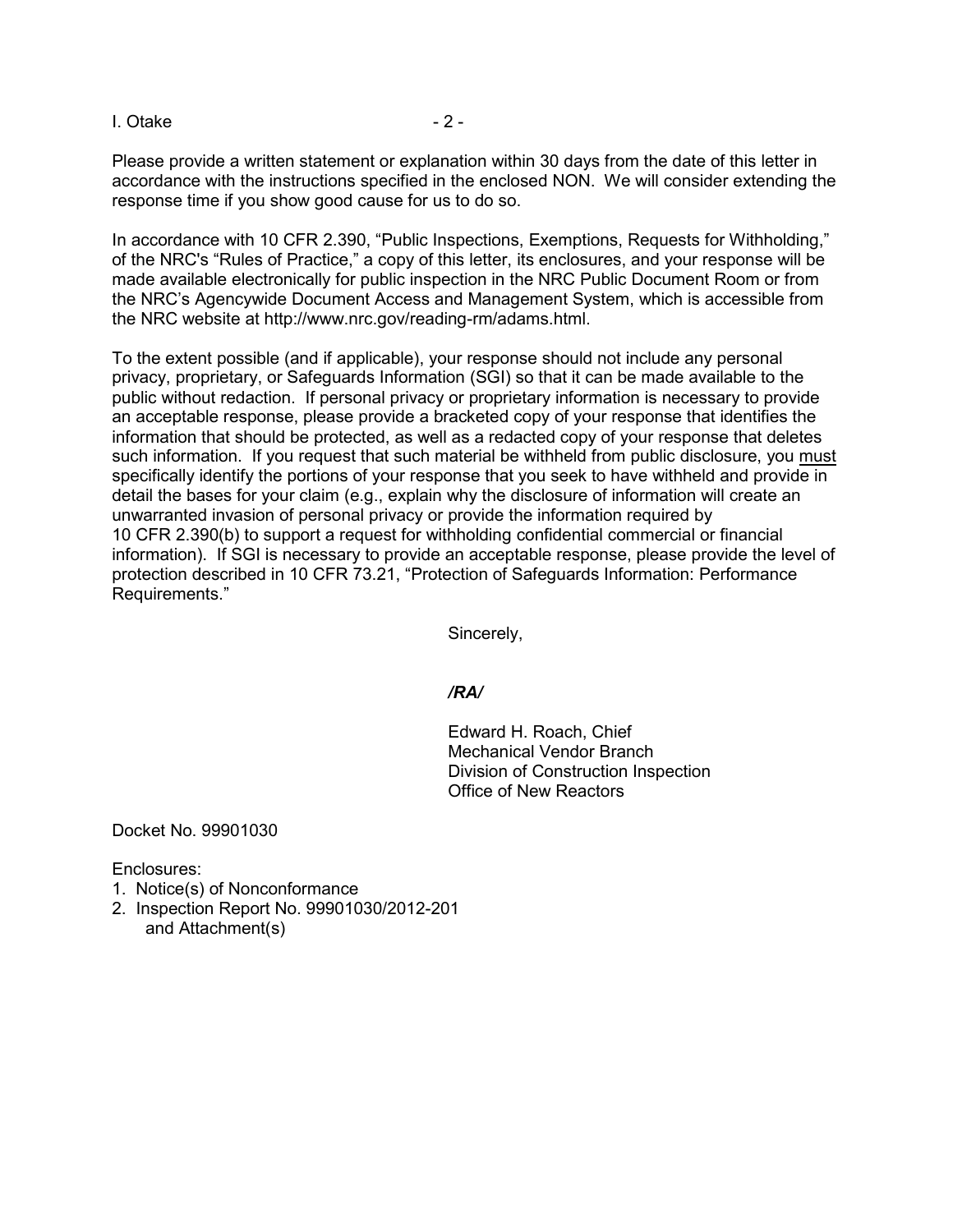$I. Otake$   $-2$  -

Please provide a written statement or explanation within 30 days from the date of this letter in accordance with the instructions specified in the enclosed NON. We will consider extending the response time if you show good cause for us to do so.

In accordance with 10 CFR 2.390, "Public Inspections, Exemptions, Requests for Withholding," of the NRC's "Rules of Practice," a copy of this letter, its enclosures, and your response will be made available electronically for public inspection in the NRC Public Document Room or from the NRC's Agencywide Document Access and Management System, which is accessible from the NRC website at http://www.nrc.gov/reading-rm/adams.html.

To the extent possible (and if applicable), your response should not include any personal privacy, proprietary, or Safeguards Information (SGI) so that it can be made available to the public without redaction. If personal privacy or proprietary information is necessary to provide an acceptable response, please provide a bracketed copy of your response that identifies the information that should be protected, as well as a redacted copy of your response that deletes such information. If you request that such material be withheld from public disclosure, you must specifically identify the portions of your response that you seek to have withheld and provide in detail the bases for your claim (e.g., explain why the disclosure of information will create an unwarranted invasion of personal privacy or provide the information required by 10 CFR 2.390(b) to support a request for withholding confidential commercial or financial information). If SGI is necessary to provide an acceptable response, please provide the level of protection described in 10 CFR 73.21, "Protection of Safeguards Information: Performance Requirements."

Sincerely,

#### */RA/*

Edward H. Roach, Chief Mechanical Vendor Branch Division of Construction Inspection Office of New Reactors

Docket No. 99901030

Enclosures:

- 1. Notice(s) of Nonconformance
- 2. Inspection Report No. 99901030/2012-201 and Attachment(s)

| DISTRIBUTION:<br>AHowell<br>KKavanagh<br>AP1000 CONTACTS<br>RidsNroDcip<br>RidsNroDcipCmeb<br>ConE Resource<br>vann mitchell@mnes-us.com |                 |  | TSakadales<br>RidsNroDcipCqab<br>Ikuo otake@mhi.co.jp |            | RRasmussen<br>RidsNroDcipCmvb<br>frank gillespie@mnes-us.com |  |               |  |
|------------------------------------------------------------------------------------------------------------------------------------------|-----------------|--|-------------------------------------------------------|------------|--------------------------------------------------------------|--|---------------|--|
| <b>ADAMS Accession No.: ML12333A144</b><br><b>NRC-001</b>                                                                                |                 |  |                                                       |            |                                                              |  |               |  |
| <b>OFFICE</b>                                                                                                                            | NRO/DCIP/CMVB   |  | NRO/DCIP/CMVB                                         | Region IV  | NRO/DCIP/CAEB                                                |  | NRO/DCIP/CMVB |  |
| <b>NAME</b>                                                                                                                              | JOrtega-Luciano |  | RMcIntyre                                             | GWerner    | TFrye                                                        |  | ERoach        |  |
| <b>DATE</b>                                                                                                                              | 11/30/2012      |  | 11/30/2012                                            | 11/26/2012 | 11/30/2012                                                   |  | 11/30/2012    |  |

**OFFICIAL RECORD COPY**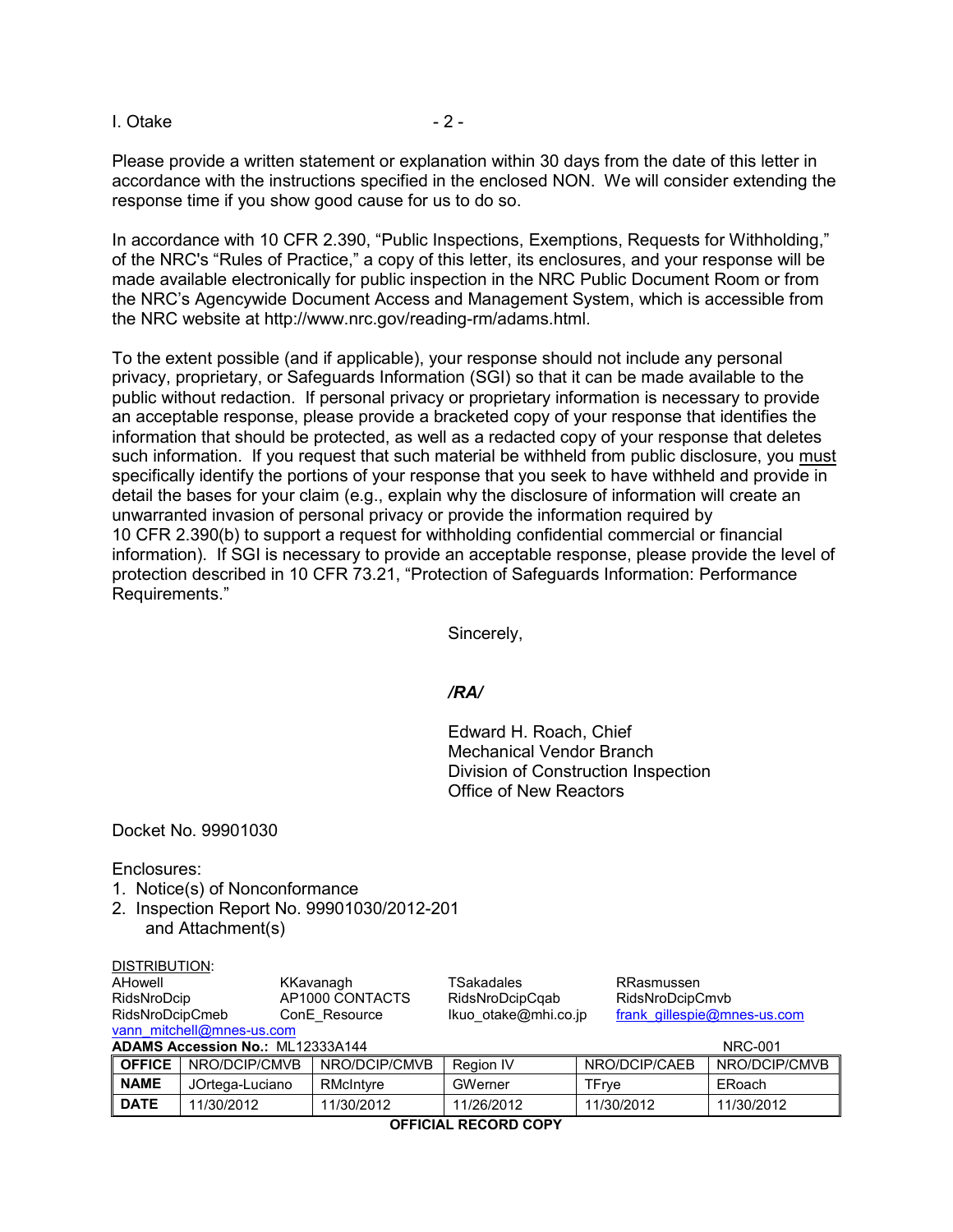#### **NOTICE OF NONCONFORMANCE**

Mitsubishi Heavy Industries, Ltd **Docket No. 99901030 Docket No. 99901030** 1-1. Wadasaki-Cho 1-Chome, Hyogo-Ku Report No. 2012-201 Kobe, 652-8585, Japan

Based on the results of a U.S. Nuclear Regulatory Commission (NRC) inspection conducted at the Mitsubishi Heavy Industries, Ltd (MHI) facility in Kobe, Japan from October 9 through October 17, 2012, it appears that certain activities were not conducted in accordance with NRC requirements that were contractually imposed upon MHI by its customers or by NRC licensees.

A. Title 10 of *Code of Federal Regulation*, Part 50, Criterion VII, "Control of Purchased Material, Equipment, and Services," states in part, that "Measures shall be established to assure that purchased material, equipment, and services, whether purchased directly or through contractors and subcontractors, conform to the procurement documents."

Requisition Card 8161999-KA-110044, dated May 8, 2012, specified that Sumitomo Metal Industries supply 1187 tubes that conformed to the original replacement steam generator tube manufacturing Specification L5-04FZ041, Revision 4. The original specification had a number of specific visual and dimensional specifications for the tubes including outside diameter straightness, bending radius for the u-bend region, and total length.

Mitsubishi Heavy Industries Document L5-04GA592, "San Onofre Nuclear Generating station, Units 2 & 3 Replacement Steam Generators, Mock-Up Test Plan for Verification of Repair Measures for Tube Vibration Issue," Revision 5, dated October 4, 2012, was identified as "Safety Related." Table 4.3.1, "Extraction of Controlled Dimensions for -up Tube (Single Item)," lists tube outside diameter straightness, tube bending radius, and total tube length as "Necessary" examination items. Tables 2.2.1, 2.2.5, and 2.2.6 list how the previous three items were to be measured and the actual measurement specifications.

Contrary to the above, as of October 17, 2012, MHI failed to ensure that the alloy 690 seamless tubes purchased from Sumitomo Metal Industries and used to construct the steam generator u-tube bundle mock-up, conformed to the procurement requirements identified in the purchase order and purchase specifications. Specifically, MHI did not provide objective evidence that the tube outside diameter straightness, tube bending radius, and total tube length conformed to the requirements Requisition Card 8161999-KA-110044 and Inspection Document L5-04GA592 measurement criteria.

This issue has been identified as Nonconformance 99901030/2012-201-01.

B. Criterion III, "Design Control," of Appendix B to 10 CFR 50, states, in part, that, "Measures shall also be established for the selection and review for suitability of application of materials, parts, equipment, and processes that are essential to the safety-related functions of the structures, systems and components."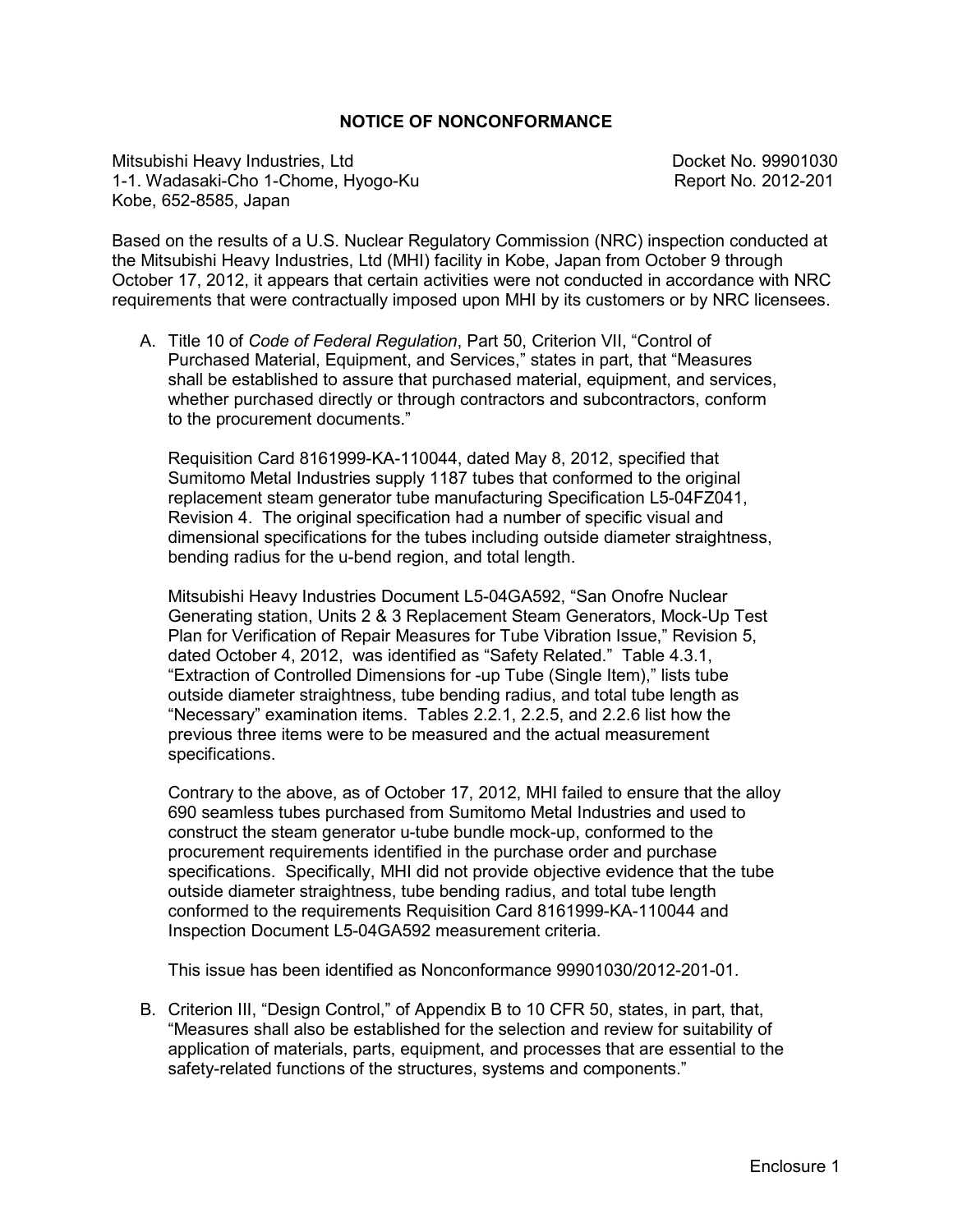Contrary to the above, as of October 17, 2012, MHI failed to establish adequate measures for the selection and review for suitability of application of materials, parts, equipment, and processes that are essential to the safety-related functions of the structures, systems, and components for the dedication of commercially procure calibration services. Specifically, MHI did not perform a commercial grade dedication of the calibration services procured commercially from Tokyo Sokki Kenkyujo Co., Ltd. Mitsubishi Heavy Industries did not identify or verify critical characteristics that would ensure that Tokyo Sokki Kenkyujo Co., Ltd. would have the capabilities necessary to perform the calibration of a measurement instrument (resistor box) used as part of the strain gauge contact force measurement in the mock-up test, with additional anti-vibration bars inserted in the steam generator tube bundle.

This issue has been identified as Nonconformance 99901030/2012-201-02.

Please provide a written statement or explanation to the U.S. Nuclear Regulatory Commission, ATTN: Document Control Desk, Washington, DC 20555-0001, with a copy to the Chief, Construction Mechanical Vendor Branch, Division of Construction Inspection and Operational Programs, Office of New Reactors, within 30 days of the date of the letter transmitting this Notice of Nonconformance. This reply should be clearly marked as a "Reply to a Notice of Nonconformance" and should include for each noncompliance: (1) the reason for the noncompliance or, if contested, the basis for disputing the noncompliance; (2) the corrective steps that have been taken and the results achieved; (3) the corrective steps that will be taken to avoid further noncompliance; and (4) the date when the corrective action will be completed. Where good cause is shown, consideration will be given to extending the response time. Because your response will be made available electronically for public inspection in the NRC Public Document Room or from the NRC's Agencywide Documents Access and Management System, which is accessible from the NRC web site at http://www.nrc.gov/readingrm/adams.html, to the extent possible it should not include any personal privacy, proprietary, or Safeguards Information (SGI) so that it can be made available to the public without redaction. If personal privacy or proprietary information is necessary to provide an acceptable response, then please provide a bracketed copy of your response that identifies the information that should be protected and a redacted copy of your response that deletes such information. If you request that such material be withheld, you must specifically identify the portions of your response that you seek to have withheld and provide in detail the bases for your claim of withholding (e.g., explain why the disclosure of information will create an unwarranted invasion of personal privacy or provide the information required by 10 CFR 2.390(b) to support a request for withholding confidential commercial or financial information). If SGI is necessary to provide an acceptable response, please provide the level of protection described in 10 CFR 73.21, "Requirements for the Protection of Safeguards Information."

Dated this 30<sup>th</sup> day of November 2012.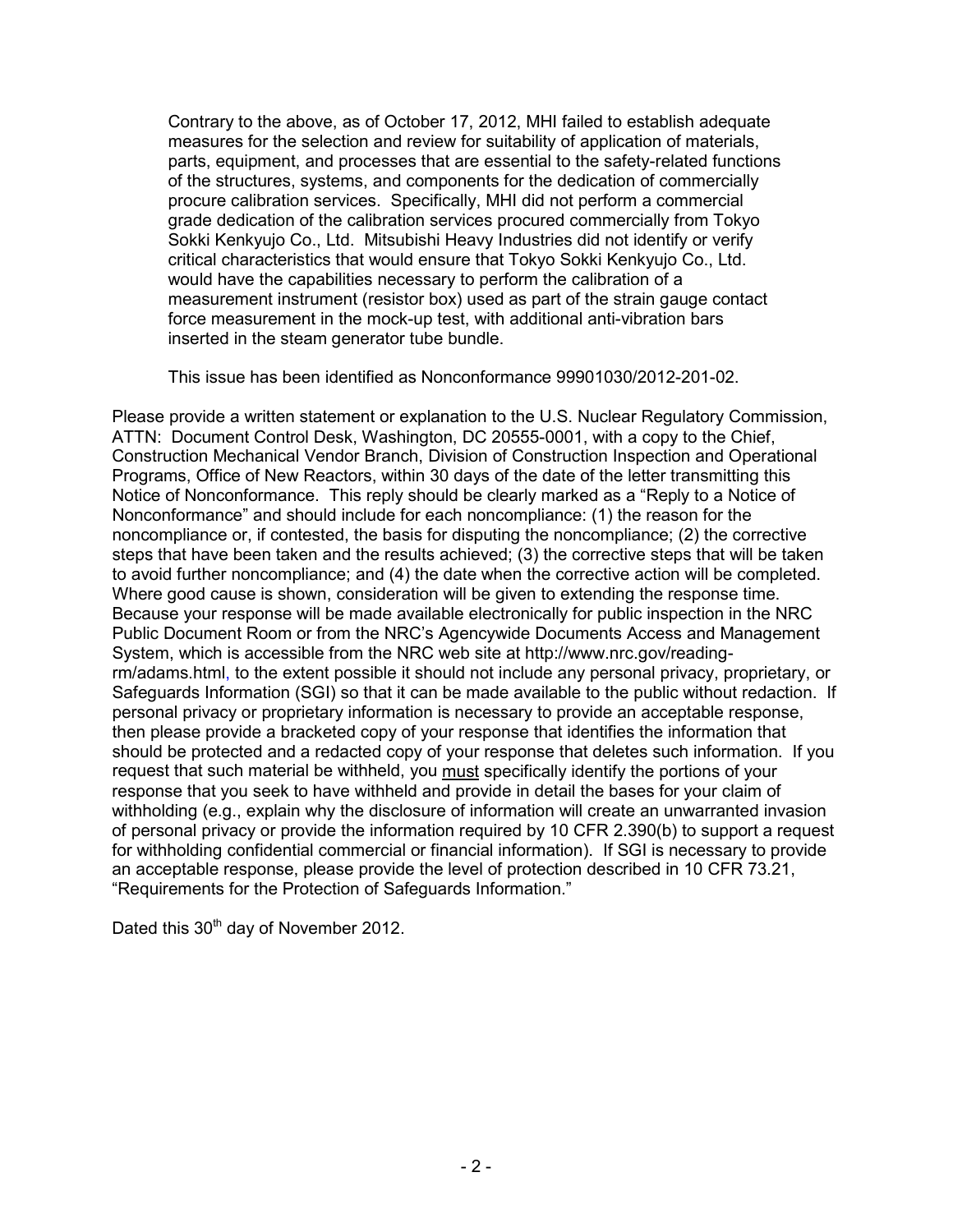#### **U.S. NUCLEAR REGULATORY COMMISSION OFFICE OF NEW REACTORS DIVISION OF CONSTRUCTION INSPECTION AND OPERATIONAL PROGRAMS VENDOR INSPECTION REPORT**

| Docket No.:                       | 99901030                                                                                                                                                                                                                                                                                                                                                                                                                          |                                |  |  |
|-----------------------------------|-----------------------------------------------------------------------------------------------------------------------------------------------------------------------------------------------------------------------------------------------------------------------------------------------------------------------------------------------------------------------------------------------------------------------------------|--------------------------------|--|--|
| Report No.:                       | 99901030/2012-201                                                                                                                                                                                                                                                                                                                                                                                                                 |                                |  |  |
| Vendor:                           | Mitsubishi Heavy Industries, Ltd.<br>1-1. Wadasaki-Cho 1-Chome, Hyogo-Ku<br>Kobe, 652-8585, Japan                                                                                                                                                                                                                                                                                                                                 |                                |  |  |
| Vendor Contact:                   | Mr. Ikuo Otake, Quality Assurance Department Manager<br>Mitsubishi Heavy Industries<br>Telephone: 81-78-672-3782<br>E-mail: ikuo_otake@mhi.co.jp                                                                                                                                                                                                                                                                                  |                                |  |  |
| <b>Nuclear Industry Activity:</b> | Mitsubishi Heavy Industries (MHI) manufactures safety-related<br>and American Society of Mechanical Engineers Boiler and<br>Pressure Vessel Code items and components. MHI supplies<br>reactor vessels, steam generators, reactor internals, and balance<br>of plant components for the nuclear industry and has provided<br>some of these components to the current U.S. fleet of nuclear<br>reactors as replacement components. |                                |  |  |
| <b>Inspection Dates:</b>          | October 9 - 17, 2012, (Kobe, Japan)                                                                                                                                                                                                                                                                                                                                                                                               |                                |  |  |
| Inspection Team Leader:           | <b>Richard McIntyre</b>                                                                                                                                                                                                                                                                                                                                                                                                           | NRO/DCIP/CMVB                  |  |  |
| <b>Inspection Team Members:</b>   | Jonathan Ortega<br><b>Gregory Werner</b>                                                                                                                                                                                                                                                                                                                                                                                          | NRO/DCIP/CMVB<br><b>RGN IV</b> |  |  |
| Accompanied by:                   | <b>Arthur Howell</b>                                                                                                                                                                                                                                                                                                                                                                                                              | <b>RGN IV</b>                  |  |  |
| Approved by:                      | Edward H. Roach, Chief<br><b>Mechanical Vendor Branch</b><br>Division of Construction Inspection<br>and Operational Programs<br><b>Office of New Reactors</b>                                                                                                                                                                                                                                                                     |                                |  |  |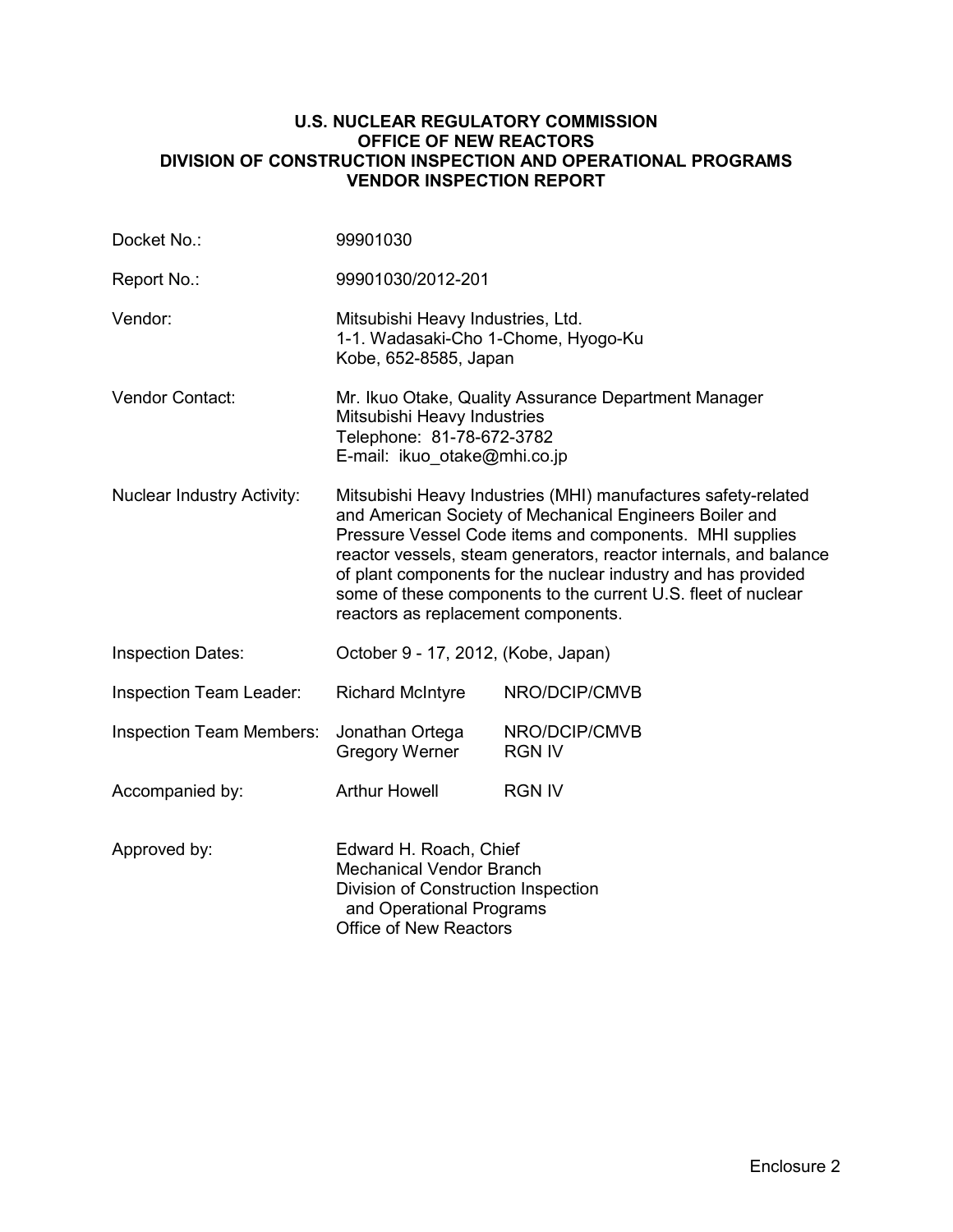## **EXECUTIVE SUMMARY**

#### Mitsubishi Heavy Industries, Ltd. 99901030/2012-201

The U.S. Nuclear Regulatory Commission (NRC) conducted this inspection to verify that the Mitsubishi Heavy Industries, Ltd. (MHI) implemented a quality assurance (QA) program that complies with the requirements of Appendix B, "Quality Assurance Criteria for Nuclear Power Plants and Fuel Reprocessing Plants," to Title 10 of the *Code of Federal Regulations* (10 CFR) Part 50, "Domestic Licensing of Production and Utilization Facilities." In addition, the NRC inspection also verified that MHI implemented a program under 10 CFR Part 21, "Reporting of Defects and Noncompliance," that met the NRC's regulatory requirements. The NRC inspection team conducted the inspection at the MHI facility in Kobe, Japan from October 9-17, 2012.

The purpose of this inspection was to observe the mock-up testing of re-designed anti-vibration bars that may be used as a long-term repair of both Unit 2 and Unit 3 of San Onofre Nuclear Generating Station (SONGS) steam generators. The inspection results may assist the NRC when and if modifications are installed at SONGS. The design and installation of the modification will require that the NRC conduct an independent review of the design modification and possibly approval of the design change.

This reactive inspection evaluated MHI's quality assurance activities related to the design, manufacturing, preparation, and testing associated with the SONGS steam generators mock-up and re-designed anti-vibration bars, through interviews with MHI personnel, and review of applicable quality assurance (QA) manual sections, implementing procedures, work instructions, and other pertinent QA records associated with the specific inspection areas. The inspection was performed to determine if these quality activities met the applicable requirements of Appendix B to 10 CFR Part 50, 10 CFR Part 21, and American Society of Mechanical Engineers (ASME) Code Section III, "Rules for Construction of Nuclear Facility Components".

The NRC inspection team specifically observed various activities associated with the mock-up testing of a portion of the upper tube bundle. The activities being performed by MHI were conducted to determine if a design modification to repair the SONGS steam generators was feasible. The design modification testing consisted of anti-vibration bar insertion tests using three different designs. The three different anti-vibration bar designs were:

- Thicker inserted between and parallel to existing anti-vibration bars
- 30 Degree inserted at a 30 degree angle to existing anti-vibration bars, forming intersections with existing anti-vibration bars
- Comb shaped like a comb and will be inserted into the bundle on every other row and then rotated 90 degrees, locking tubes into place between the "teeth" of the comb.

In discussions with MHI personnel, they indicated that the thicker anti-vibration bar will likely be the least difficult to insert and the comb anti-vibration bar the most difficult to insert due to slight differences in the gaps and arrangement of the tubes.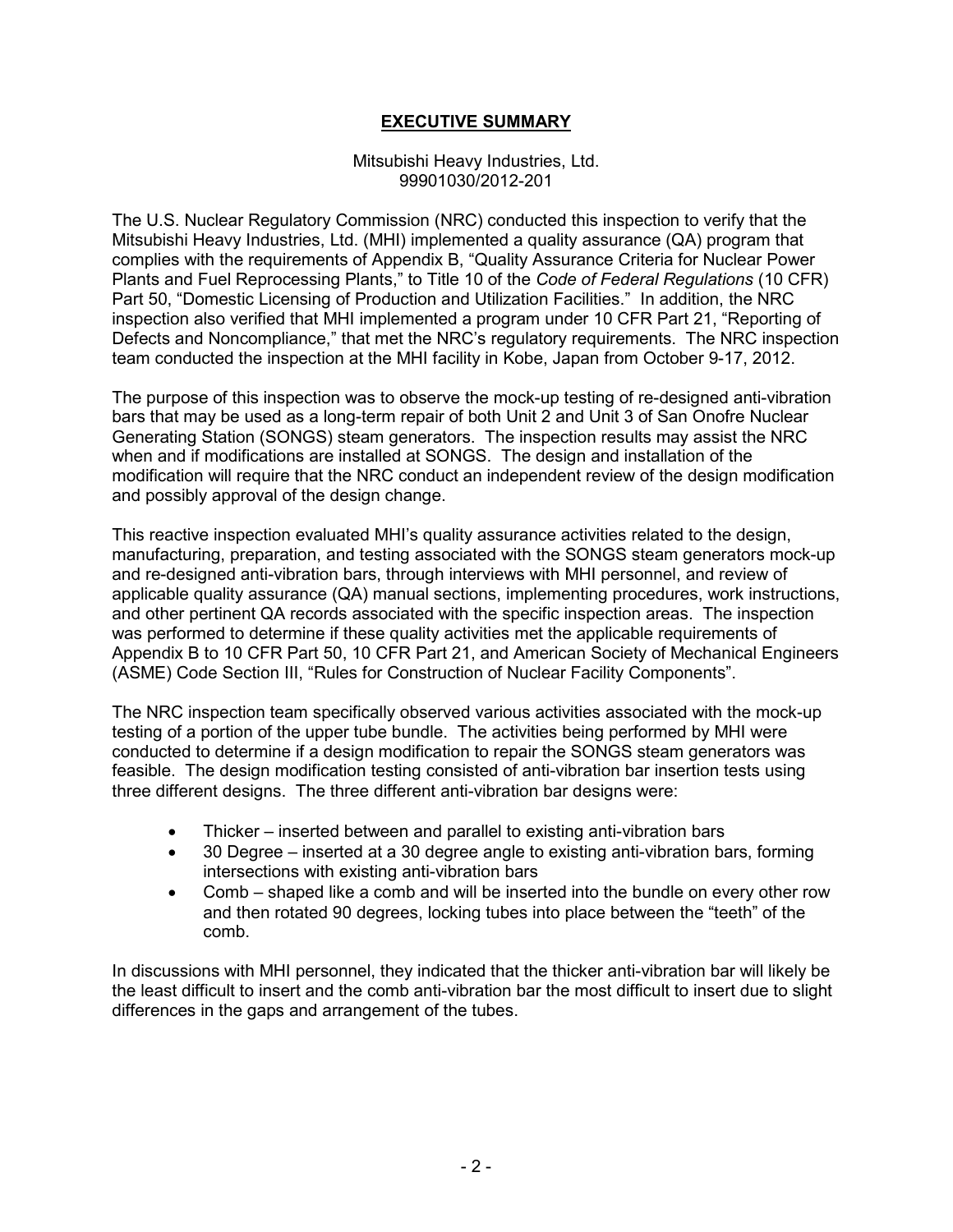Some of the specific activities observed by the NRC inspection team included:

- LG-04GA592, "Mock-up Test Plan for Verification of Repair Measures for Tube Vibration Issue," Revision 5
- Thicker anti-vibration bar insertion test in accordance with Procedure SON-SG-FM-33, "Instruction for Thicker AVBs Insertion Test," Revision 2
- 30 degree anti-vibration bar insertion test in accordance with Procedure SON-SG-FM-43, "Instruction for 30 Degree AVB Insertability Test, Additional Partial Tube Bundle Test," Revision 0
- Eddy current testing in accordance with Procedure UGS-20120526, "ECT Measurement Procedures for Heat Transfer Tube -up of Simulated U-Bend Region," Revision 7

In addition to these activities, the NRC inspection team observed other actions related to the activities described above, including:

- Measurement of anti-vibration bar flatness and warpage
- Use of tube alignment expansion tool
- 3-D measurement of displacement of mock-up jig
- Calibration of the eddy current test equipment

For each of the activities, the NRC inspection team reviewed the procedures and observed the testing to ensure MHI personnel were properly qualified, followed the procedural steps, properly recorded information, and verified that test equipment being used had current calibration.

The NRC inspection team implemented Inspection Procedure (IP) 43003, "Reactive Inspections of Nuclear Vendors," IP 43004, "Inspection of Commercial-Grade Dedication Programs," and as supplemented by IP 36100, "Inspection of 10 CFR Part 21 and Programs for Reporting Defects and Noncompliance," during the conduct of this inspection."

The NRC conducted its last inspection at MHI's facility in Kobe, Japan, in May 2008, and documented the results of the inspection in Inspection Report 99901030/2008-201, dated July 18, 2008. No violations or nonconformances were identified during this inspection.

With the exception of the nonconformances described below, the NRC inspection team concluded that MHI's QA policies and procedures comply with the applicable requirements of 10 CFR Part 21 and Appendix B to 10 CFR Part 50, and that MHI personnel are implementing these policies and procedures effectively. The results of this inspection are summarized below.

## 10 CFR Part 21 Program

The NRC inspection team concluded that MHI appropriately translated the requirements contained in 10 CFR Part 21 into implementing procedures and, for those activities reviewed by the NRC inspection team, implemented them as required by the MHI procedures. No findings of significance were identified.

### Training and Qualification of Personnel

The NRC inspection team concluded that MHI is implementing its training and qualification program consistent with the regulatory requirements of Criterion II, "Quality Assurance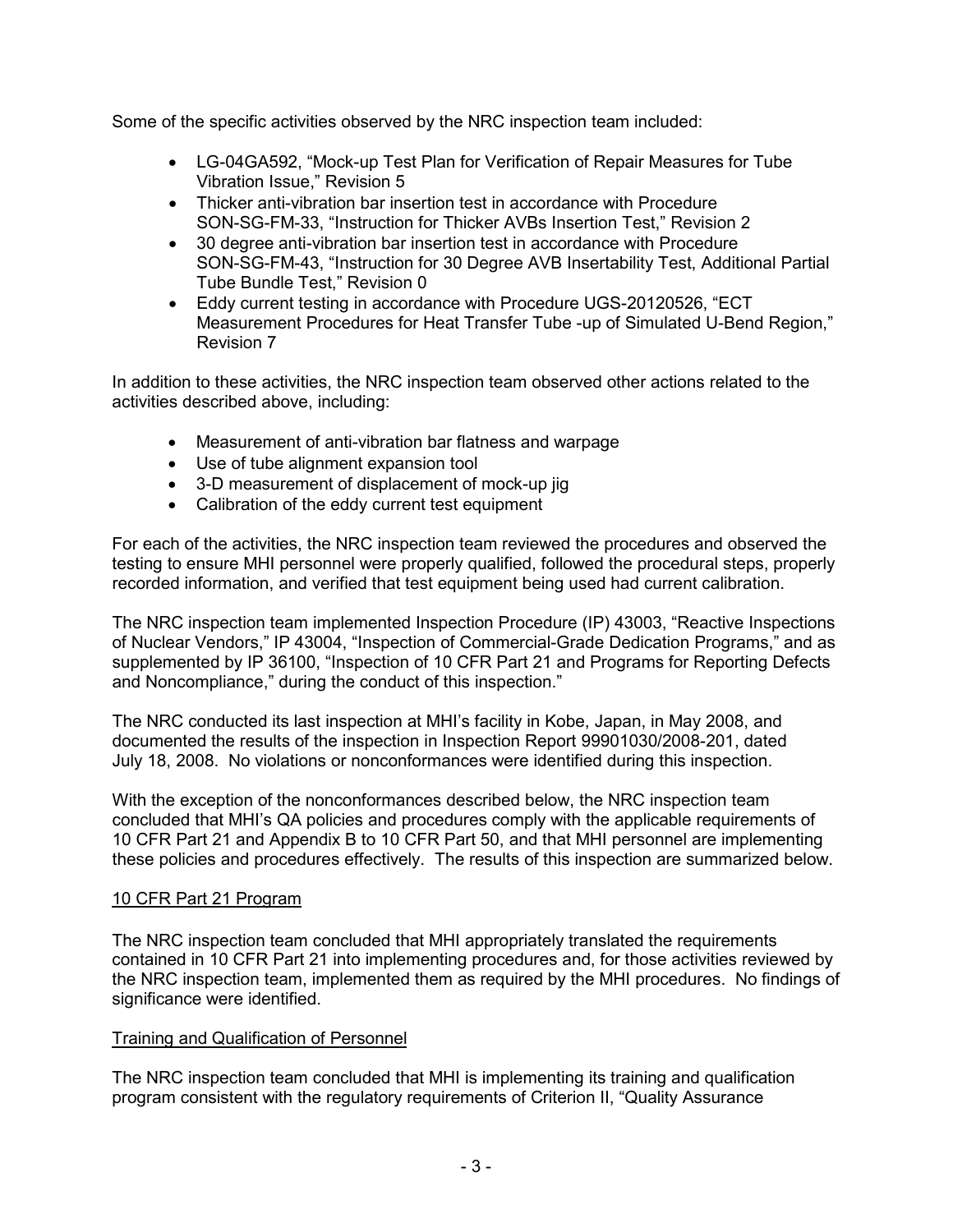Program," of Appendix B to 10 CFR Part 50. Based on the limited sample of documents reviewed, the NRC inspection team also determined that MHI is effectively implementing its policies and procedures associated with the training and qualification program. No findings of significance were identified.

## Design Control

The NRC inspection team concluded that MHI is implementing its design control policies and procedures consistent with the regulatory requirements of Criterion III, "Design Control," of Appendix B to 10 CFR Part 50 and the requirements of the ASME Boiler and Pressure Vessel Code, Section III, "Rules For Construction Of Nuclear Power Plant Components," Subsection NB, "Class 1 Components."

As part of the review of design control activities to support mock-up test activities, the team reviewed the procurement and fabrication of the tube bundle mock-up and identified Nonconformance 99901030/2012-201-01 that was associated with Criterion VII, "Control of Purchased Material, Equipment, and Services." MHI failed to ensure that the alloy 690 steam generator tubes purchased from Sumitomo Metal Industries and used to construct the steam generator u-tube bundle mock-up, conformed to the procurement requirements. Specifically, MHI could not provide documentary evidence that the tube outside diameter straightness, tube bending radius, and total tube length conformed to the requirements of Purchase Specification L5-04JA433 or the Inspection Document L5-04GA592 measurement criteria.

### Commercial-Grade Dedication

The NRC inspection team issued Nonconformance 99901030/2012-201-02 associated with MHI's failure to implement the regulatory requirements of Criterion III, "Design Control," of Appendix B to 10 CFR Part 50. MHI failed to review the suitability of application for the commercial calibration services provided by Tokyo Sokki Kenkyujo Co., Ltd. Specifically, MHI did not perform a commercial grade dedication of the commercial calibration services provided by Tokyo Sokki Kenkyujo Co., Ltd., for the strain measurement resistor box.

## Test Control

The NRC inspection team concluded that MHI's process for control of the testing program is consistent with the regulatory requirements of Criterion XI, "Test Control," of Appendix B to 10 CFR Part 50. Based on the limited sample of documents reviewed, the NRC inspection team concluded that the MHI quality assurance manual (QAM) and associated test control procedures and activities were adequate and being effectively implemented by qualified personnel, using qualified equipment and processes. No findings of significance were identified.

### Control of Measuring and Test Equipment

The NRC inspection team concluded that MHI's measuring and test equipment program requirements are consistent with the regulatory requirements of Criterion XII, "Control of Measuring and Test Equipment," of Appendix B to 10 CFR Part 50. Based on the limited sample of documents reviewed, the NRC inspection team concluded that MHI established appropriate and effective means to control measuring and test equipment. No findings of significance were identified.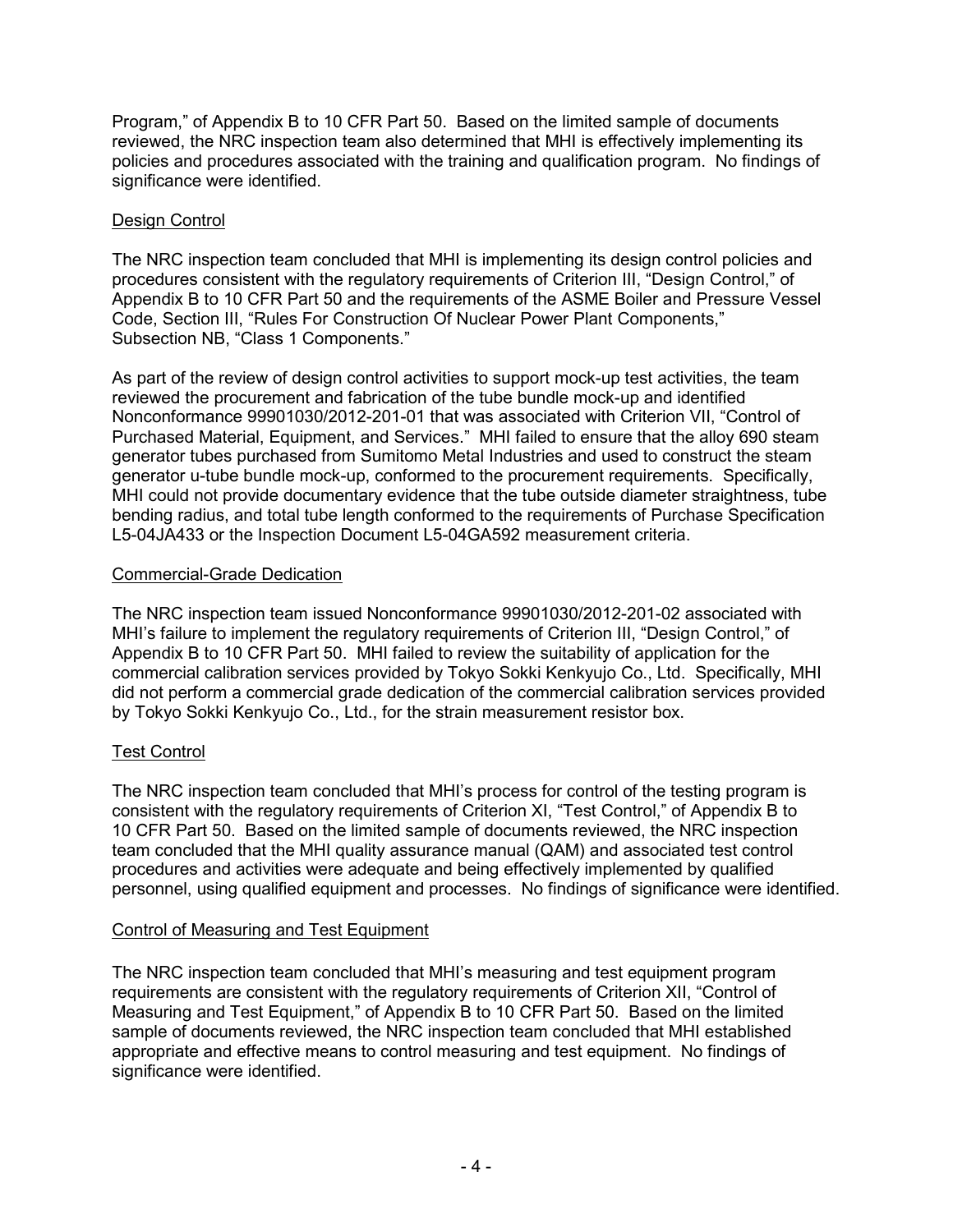### Nonconforming Materials, Parts, or Components

Based on the sample of nonconformances reviewed, the NRC inspection team concluded that MHI's process for the control of nonconforming materials, parts, or components is consistent with the regulatory requirements of Criterion XV, "Nonconforming Materials, Parts, or Components," of Appendix B to 10 CFR Part 50. The NRC inspection team concluded that MHI effectively implemented its QA policies and implementing procedures that govern the control of nonconformances. No findings of significance were identified.

#### Corrective Action

Based on the sample of corrective action reports reviewed, the NRC inspection team concluded that the implementation of MHI's program for corrective actions was consistent with the regulatory requirements of Criterion XVI, "Corrective Action," of Appendix B to 10 CFR Part 50. The NRC inspection team concluded that MHI's corrective action system was adequately described in the MHI procedures. No findings of significance were identified.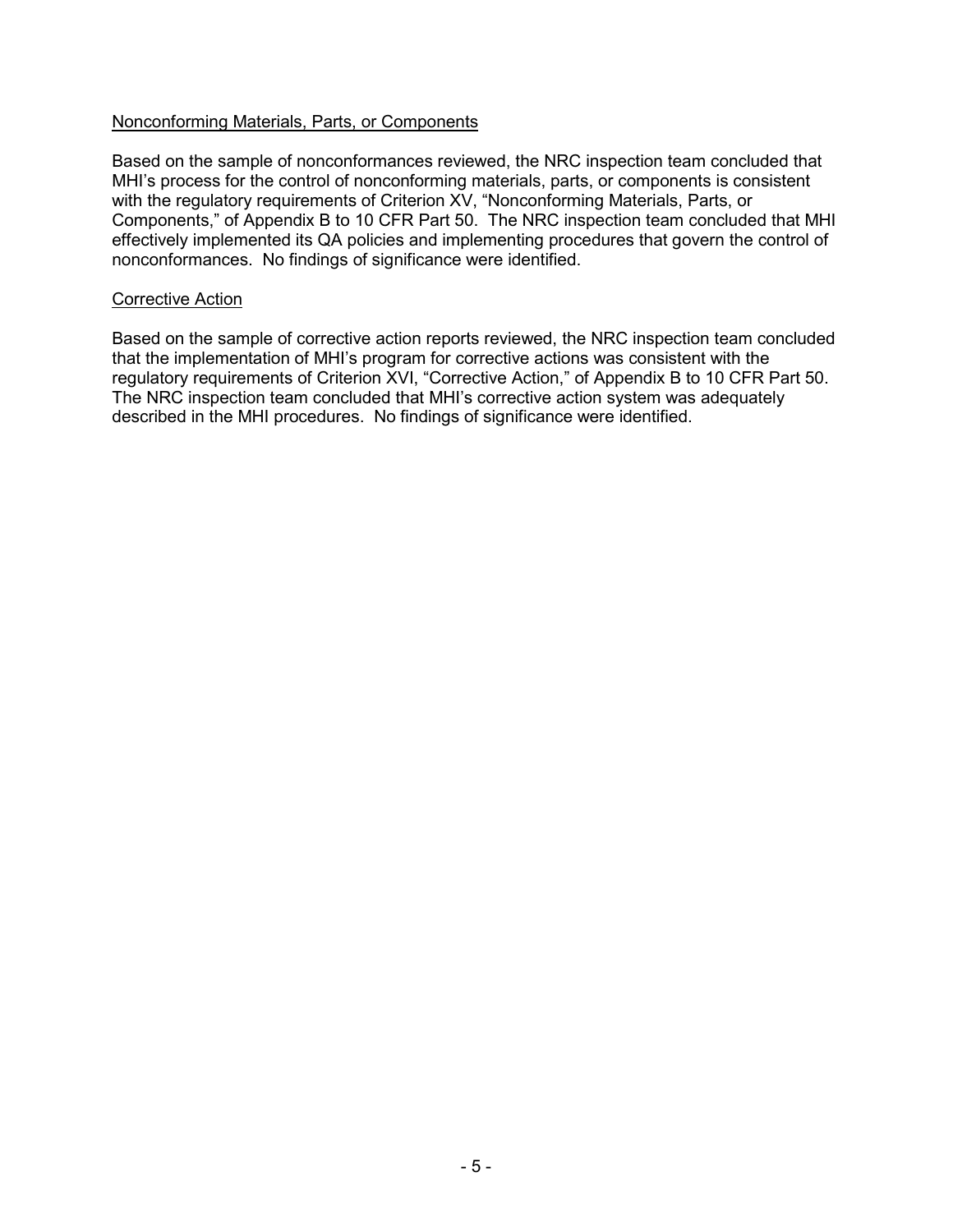# **REPORT DETAILS**

The U.S. Nuclear Regulatory Commission (NRC) inspection team observed various activities associated with the mock-up tests of a portion of the upper tube bundle. The activities being done by Mitsubishi Heavy Industries, Ltd. (MHI) were conducted to determine if a design modification to repair the San Onofre Nuclear Generating Station (SONGS) steam generators was feasible. The design modification testing consisted of anti-vibration bar insertion tests using three different designs. The three different anti-vibration bar designs were:

- Thicker inserted between and parallel to existing anti-vibration bars
- 30 Degree inserted at a 30 degree angle to existing anti-vibration bars, forming intersections with existing anti-vibration bars
- Comb shaped like a comb and will be inserted into the bundle on every other row and then rotated 90 degrees, locking tubes into place between the "teeth" of the comb.

In discussions with MHI personnel, they indicated that the thicker anti-vibration bar will likely be the least difficult to insert and the comb anti-vibration bar the most difficult to insert due to slight differences in the gaps and arrangement of the tubes.

MHI conducted the testing at their steam generator manufacturing facility in Kobe, Japan.

Some of the specific activities observed by the NRC inspection team included:

- Thicker anti-vibration bar insertion test in accordance with Procedure SON-SG-FM-33, "Instruction for Thicker AVBs Insertion Test," Revision 2
- 30 degree anti-vibration bar insertion test in accordance with Procedure SON-SG-FM-43, "Instruction for 30 Degree AVB Insertability Test, Additional Partial Tube Bundle Test," Revision 0
- Eddy current testing in accordance with Procedure UGS-20120526, "ECT Measurement Procedures for Heat Transfer Tube -up of Simulated U-Bend Region," Revision 7

In addition to these activities, the NRC inspection team observed other actions related to the activities described above, including:

- Measurement of anti-vibration bar flatness and warpage
- Use of tube alignment expansion tool
- Measurement of displacement of mock-up jig

For each of the activities, the NRC inspection team reviewed the procedures and observed the testing to ensure MHI personnel were properly qualified, followed the procedural steps, properly recorded information, and verified that test equipment being used had current calibration.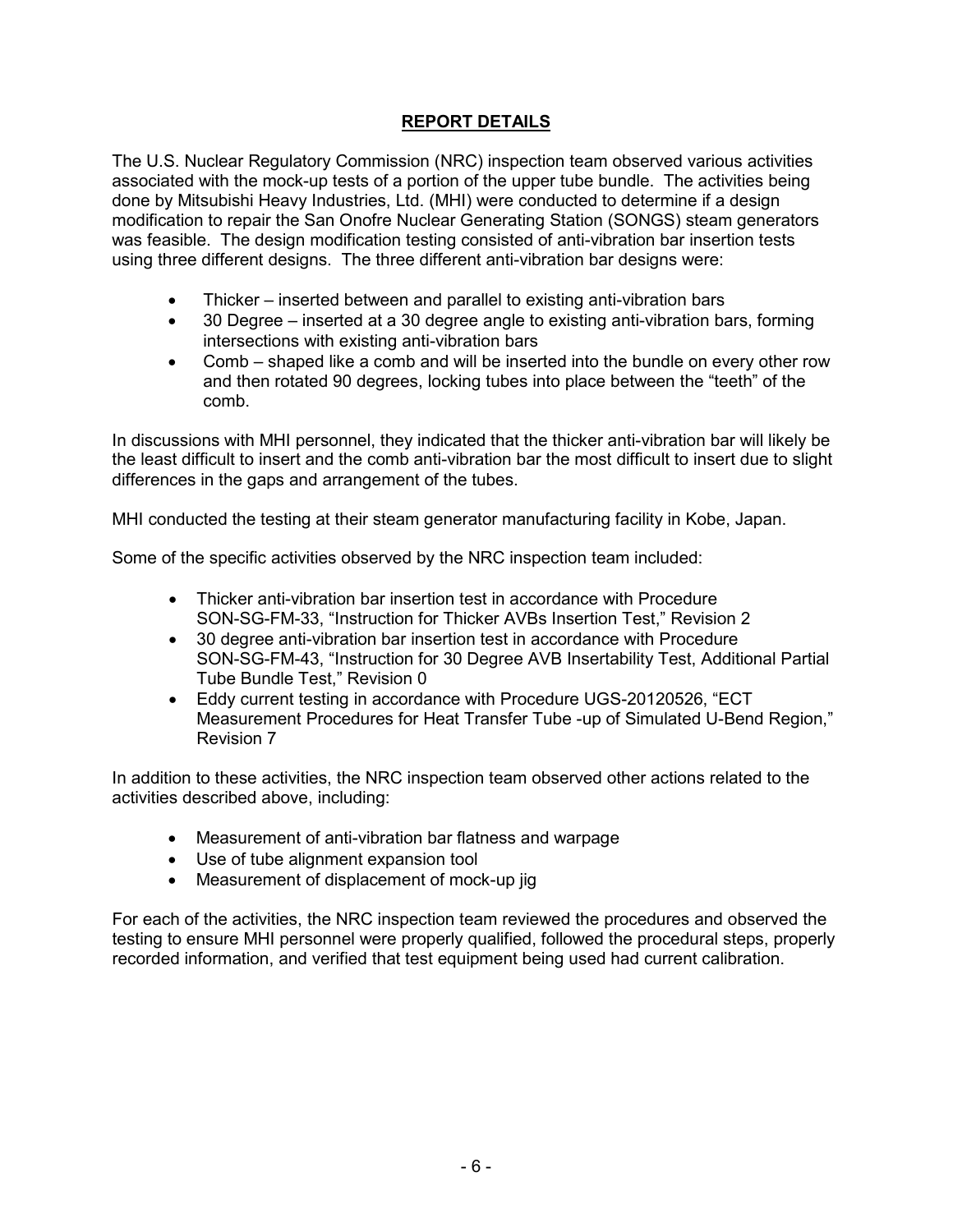## 1. 10 CFR Part 21 Program

## a. Inspection Scope

The NRC inspection team reviewed MHI's policies and implementing procedures that govern the programs and activities used to establish and verify compliance with the requirements of Title 10 of the *Code of Federal Regulation* (10 CFR) Part 21. The NRC inspection team reviewed four 10 CFR Part 21 evaluations performed by MHI, including two that resulted in notifications to the NRC, to verify that the evaluations are in compliance with the requirements of 10 CFR 21.21, "Notification of Failure To Comply or Existence of a Defect and Its Evaluation." In addition, the NRC inspection team observed Part 21 postings for compliance with the requirements of 10 CFR 21.6, "Posting Requirements." The NRC inspection team also reviewed MHI's procedures that govern the control and correction of nonconforming items and conditions adverse to quality to verify an adequate link to the Part 21 process.

Furthermore, the NRC inspection team discussed the 10 CFR Part 21 program with MHI management and technical staff. The attachment to this inspection report lists the documents reviewed by the NRC inspection team.

## b. Observations and Findings

## b.1 10 CFR Part 21 Policies and Procedures

The NRC inspection verified that MHI had effectively implemented the requirements in 10 CFR 21.21(a)(1) for evaluating deviations and failures to comply associated with substantial safety hazards and that MHI's procedures incorporated the appropriate timelines for evaluation and reporting identified in 10 CFR Part 21. In addition, the NRC inspection team verified that (1) MHI's nonconformance and corrective action procedures provided a link to the 10 CFR Part 21 program, and (2) MHI's 10 CFR Part 21 procedures implemented the requirements in 10 CFR 21.21(d) in regard to directors or responsible officers notifying the NRC of identified defects or failures to comply associated with substantial safety hazards.

The NRC inspection team verified that the MHI procedures provide the guidance and organizational structure necessary to implement the requirements of 10 CFR Part 21 and other related regulations associated with timely identification, evaluation, and reporting of defects and failures to comply which could create a substantial safety hazard. The NRC inspection team also verified that the procedures define applicable terms consistent with the terminology defined in 10 CFR 21.3, provided the necessary guidance to assess deviations and failures to comply in an effective and timely manner in accordance with 10 CFR 21.21(a)(1), (a)(3), (b), and (d), and provided appropriate guidance for interim reports in accordance with 10 CFR 21.21(a)(2).

In addition, the NRC inspection team reviewed numerous corrective action and nonconformance reports to verify that each of the programs which can be used to identify deviations, defects, and failures to comply were being implemented consistent with the requirements of 10 CFR Part 21 and the MHI procedures.

### b.2 10 CFR Part 21 Evaluations

The NRC inspection team reviewed the 10 CFR Part 21 reports submitted to the NRC and determined that they complied with the requirements of 10 CFR 21.21. During the review of MHI Part 21 procedure the NRC inspection team observed that MHI's procedure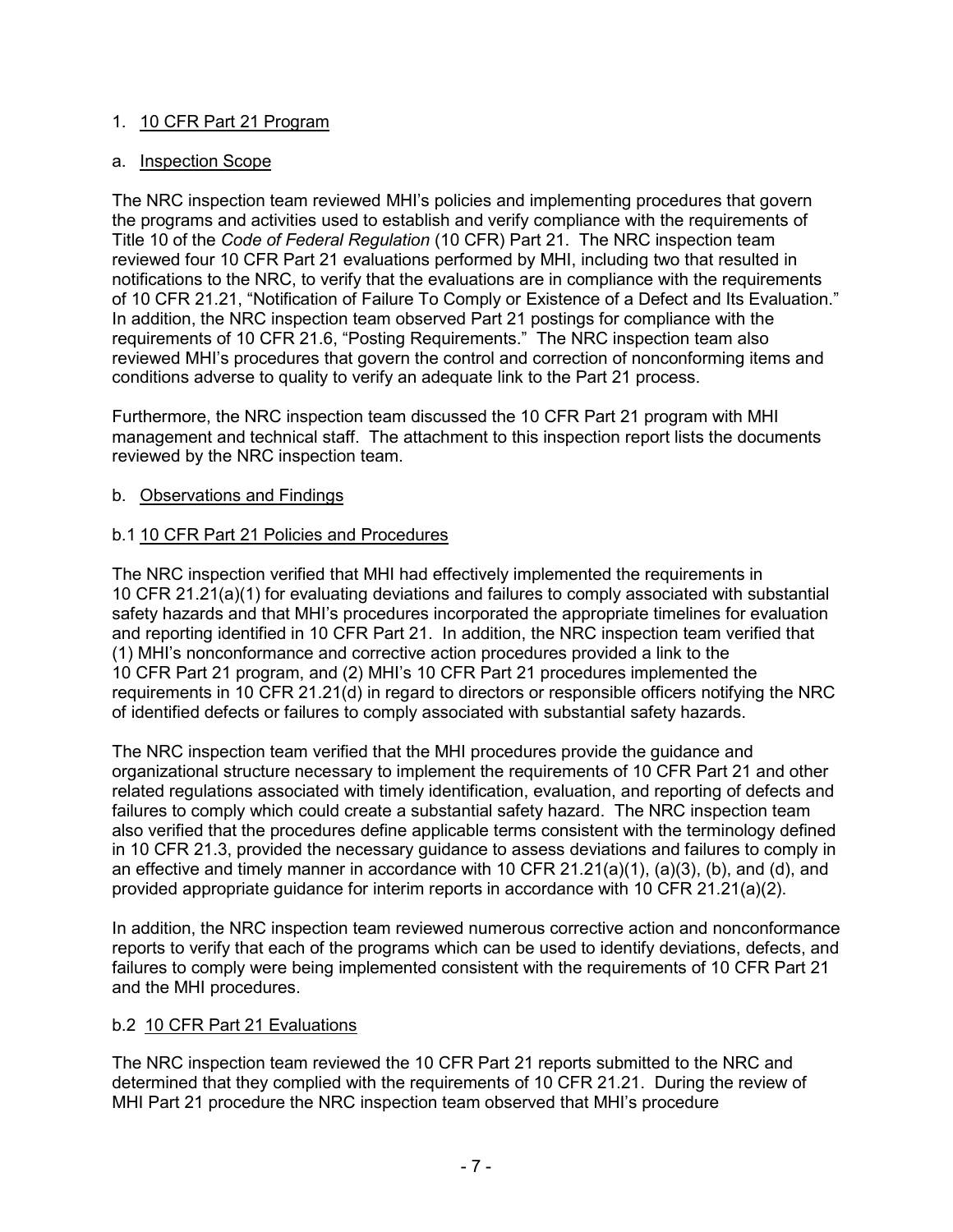UES-69-020008, "Identification and Reporting of Conditions Adverse to Safety Reporting of Defects and Noncompliance (10 CFR Part21)", Revision 16, dated April 18, 2012, did not document the actual process implemented by MHI to evaluate deviations and failure to comply to identify potential defects that could create a substantial safety hazard. After conversations with several QA Engineers and the QA Manager, MHI provided objective evidence of the indoctrination material related to 10 CFR Part 21 which explains how to evaluate defect and failures to comply. The NRC inspection team evaluated four "Evaluation Report for 10 CFR 21," related to the mock-up and testing of re-designed anti-vibration bars and concluded that the evaluations complied with the requirements of 10 CFR 21.21.

During the inspection, MHI generated corrective action report CAR-12-075 to address and document the NRC inspection team observation. Also, the NRC inspection team reviewed the MHI implementing procedures for the corrective action and nonconformance processes and verified that each of these programs provided adequate instructions to identify any deviations that would require evaluation to determine if defects or failures to comply could create a substantial safety hazard. No findings of significance were identified.

## b.3 10 CFR Part 21 Postings

The NRC inspection team reviewed the content of the MHI Part 21 postings as well as the location of each posting at the facility. The NRC inspection team verified that the information required by 10 CFR 21.6 was included on each of the postings distributed in conspicuous locations throughout the facility. During the review of the postings the NRC inspection team observed that the phone number provided in the postings was different from the phone number identified in MHI's procedure UES-69-020008. The phone number provided by UES-69-020008 was correct in accordance with 10 CFR 21.21(d)(3)(i). MHI took immediate corrective action and generated CAR-12-075 to address this issue. No findings of significance were identified.

## c. Conclusion

The NRC inspection team concluded that MHI appropriately translated the requirements contained in 10 CFR Part 21 into implementing procedures and, for those activities reviewed by the NRC inspection team, implemented them as required by the MHI procedures and in accordance with the regulatory requirements. The NRC inspection team identified no findings of significance.

## 2. Training and Qualification of Personnel

## a. Inspection Scope

The NRC inspection team reviewed the MHI's policies and implementing procedures that govern the implementation of MHI's training and qualification of personnel to verify compliance with the regulatory requirements of Criterion II, "Quality Assurance Program," of Appendix B to 10 CFR Part 50. In addition, the NRC inspection team discussed the personnel training and qualification process with MHI management and technical staff. The attachment to this inspection report lists the documents reviewed by the NRC inspection team.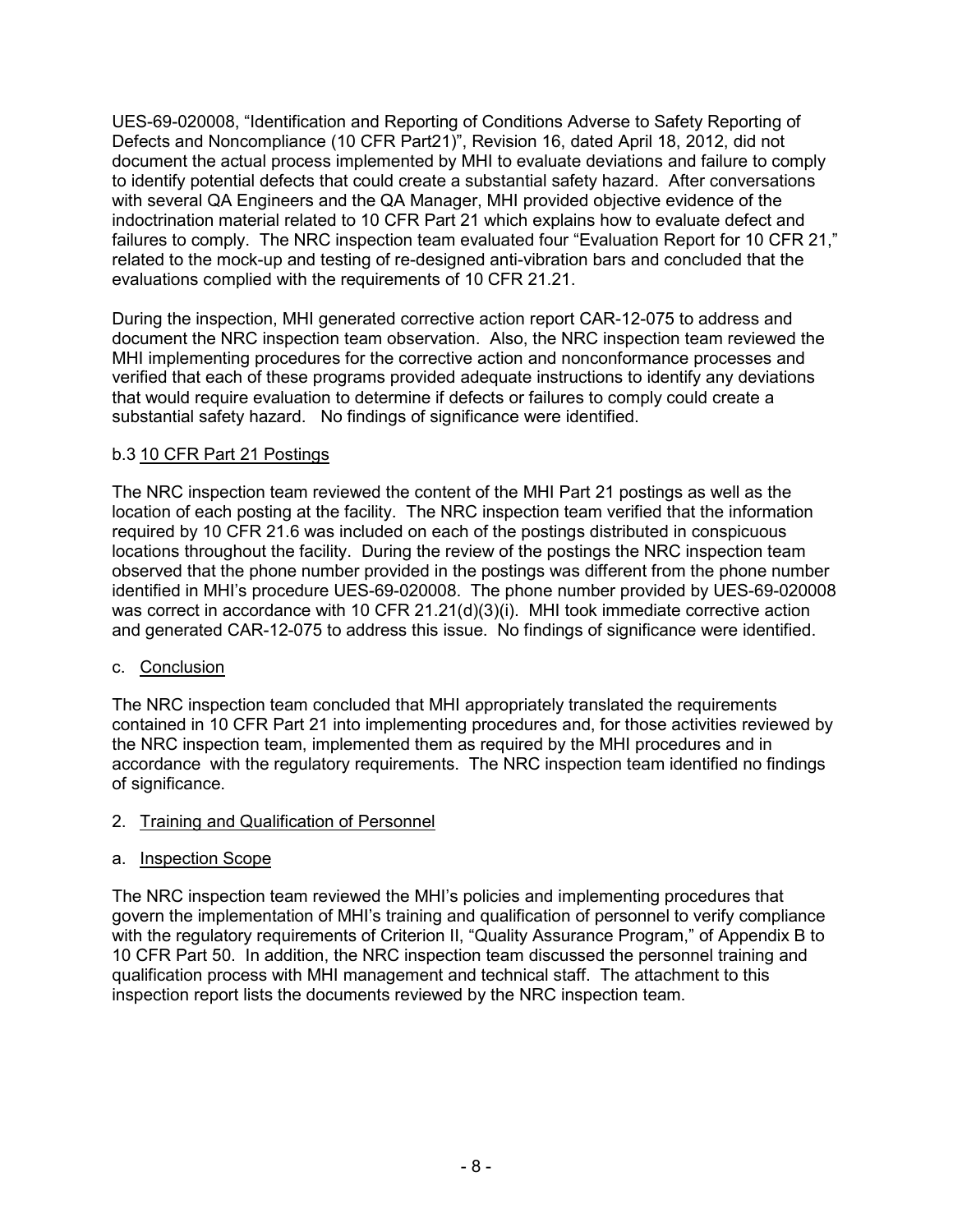## b. Observations and Findings

## b.1 Personnel Indoctrination and Training

The NRC inspection team verified that MHI had established and implemented a training and qualification program for all personnel involved in safety-related activities. MHI's procedures 5ZD94-51, "Procedure for Qualification of Inspection and Test Personnel," Revision 2 and 5ZD94-52, "Qualification and Certification Procedure of Nondestructive Examination (NDE) Personnel," Revision 0, described the responsibilities and authority for establishing training and qualification requirements for MHI personnel, including the maintenance of training records. The QAM provided for the extent of indoctrination and training to be commensurate with the scope, complexity, and importance of the activity and the education, experience, and proficiency of the person, and required that personnel be indoctrinated and trained prior to assuming full, unsupervised responsibility for their job functions.

The NRC inspection team reviewed a sample of training and qualification records, verified that the training requirements of several employees had been met, and also verified that the training records of several NDE, inspection, and test personnel were correct and up to date (including eye exams as necessary).

## b.2 Qualification and Training of Inspection and Test Personnel

The NRC inspection team reviewed MHI's QAM and associated procedures to verify that MHI had established and implemented a training and qualification program for the training, qualification, and certification of inspection and test personnel. The QAM required that personnel selected to perform inspection and test activities have the experience and training commensurate with the scope, complexity, or special nature of the activities to be performed. The indoctrination and training consisted of on-the-job training with emphasis on firsthand experience gained through actual performance of inspections and tests. The qualification of inspection and test personnel was certified by a Level III Examiner trough the evaluation of performance by the examination and successfully meeting the acceptance criteria as stated in procedure 5ZD94-51. Successful completion of the certification process was documented on the Personal Qualification Status Record.

The NRC inspection team reviewed training and qualification records of four members of the MHI staff assigned to activities related to the SONGS mock-up anti-vibration bar testing activities, along with the qualification and certification of the responsible Level III personnel that approve their certification and qualification. The records reviewed included education, experience, classroom, and on-the job training information, initial capability demonstration results, and triennial performance evaluations reviewed and approved by the Level III Examiner. The NRC inspection team also reviewed eye examination records, which were found to be current and in conformance with procedural requirements. The NRC inspection team confirmed that the qualification records of the inspection and test personnel were complete, current, and in accordance with the MHI procedural requirements.

## b.3 Qualification and Training of Nondestructive Examination (NDE)Testing Personnel

MHI QAM established the control procedure for qualification and certification of personnel to perform nondestructive examination (NDE) in accordance with the MHI written practice that satisfied the requirements of the American Society of Mechanical Engineers (ASME) Section III Code and the American Society for nondestructive testing recommended practice for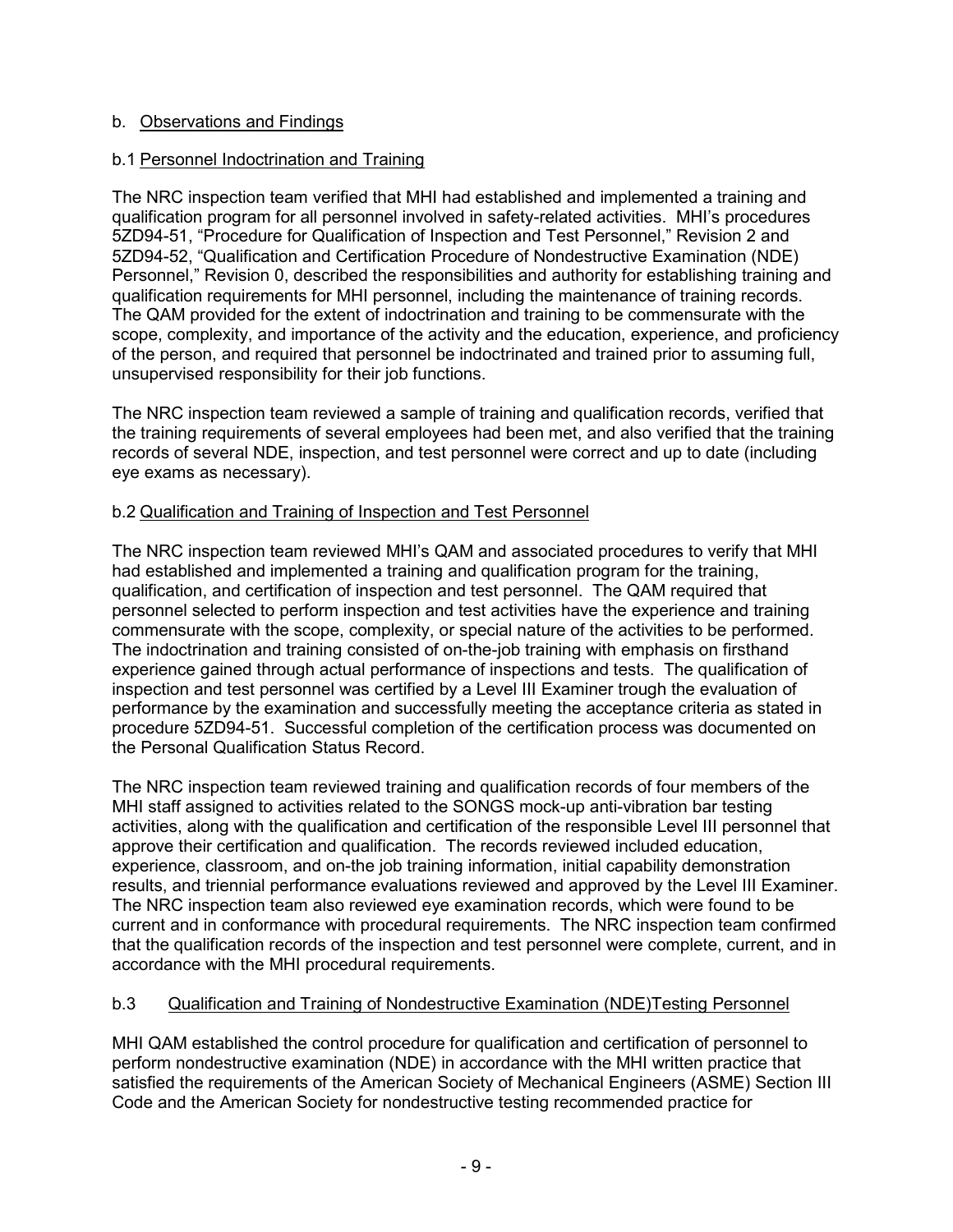nondestructive testing personnel qualification and certification (SNT-TC-1A, "Personnel Qualification and Certification in Nondestructive Testing," 1992 edition). MHI's QAM as supplemented by procedure 5ZD91-52 described the administration, education, training, examination, and certification requirements for MHI nondestructive testing (NDT) personnel associated with the ASME Section III Code as well as the specifications of SNT-TC-1A.

The NRC inspection team reviewed the training and qualification records for two NDT personnel. The qualification records included on-the-job minimum hours, written examination results, and annual eye examination records. The records reviewed were accurate, complete, current, and met the requirements of the ASME Section III Code, as well as SNT-TC-1A. The eye examination records of NDT personnel were current and conformed with the requirements of the MHI implementing procedures.

## c. Conclusion

The NRC inspection team concluded that MHI was implementing its training and qualification program consistent with the regulatory requirements of Criterion II, "Quality Assurance Program," of Appendix B to 10 CFR Part 50. Based on the limited sample of documents reviewed, the NRC inspection team also determined that MHI was effectively implementing its policies and procedures associated with the training and qualification program. No findings of significance were identified.

# 3. Design Control

# a. Inspection Scope

The NRC inspection team reviewed MHI's policies and implementing procedures that governed design control. Specifically, the NRC inspection team verified that mock-up test configuration control activities were being implemented in accordance with the requirements of Criterion III, "Design Control," of Appendix B to 10 CFR Part 50, as well as the applicable MHI processes and procedures.

The NRC inspection team performed a review of MHI's design and preparation of the mock-up and additional anti-vibration bars including instructions, procedures and drawings; verified that design activities and any related design changes were accomplished in accordance with the approved procedures; verified that design inputs were correctly translated into specifications, drawings, procedures, or instructions; and, performed a comparison of the actual design of the replacement steam generator tube bundle to the mock-up tube bundle. The NRC inspection team also interviewed MHI personnel associated with design and configuration control activities for both the replacement steam generators and the mock-up tube bundle. The attachment to this inspection report lists the documents reviewed by the NRC inspection team.

## b. Observations and Findings

The NRC inspection team verified that the tube bundle mock-up was of similar design and construction as the SONGS replacement steam generator tube bundles. The mock-up was for only a portion of the tube bundle starting from the  $7<sup>th</sup>$  tube support plate consisting of columns 77 to 101 (25 columns) and rows 48 to 142 (95 rows). The tube bundle was instrumented with a large number of strain gauges (approximately 500) to measure the forces placed on the tubes during the insertion of the additional anti-vibration bars as well as forces attributed to the additional anti-vibration bars. The mock-up tube bundle was constructed using essentially the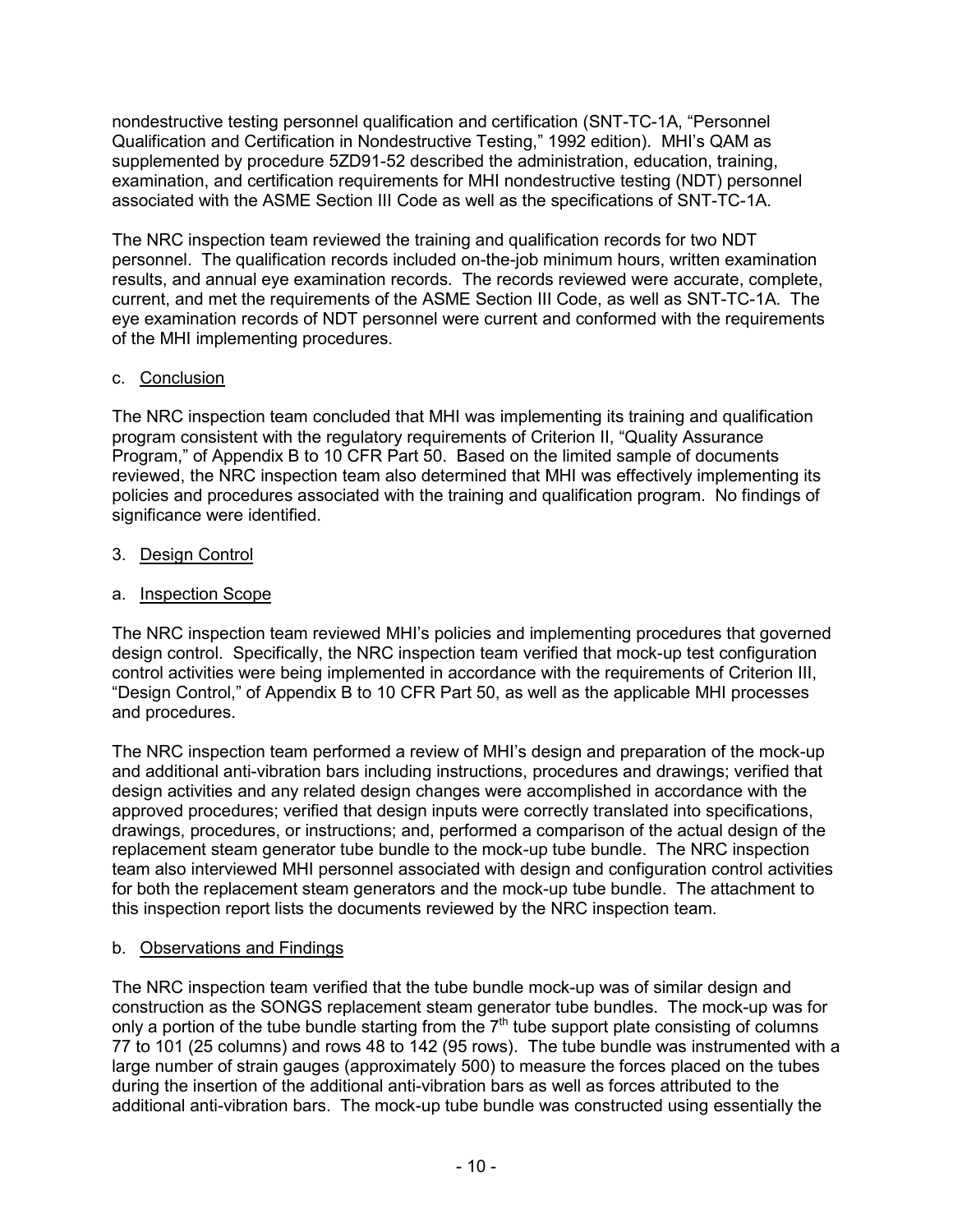same design and fabrication requirements and treated as safety-related in order to take credit for it being equivalent to the actual replacement steam generator tube bundles.

The NRC inspection team met with a number of MHI engineers to review the mock-up to the actual replacement steam generator bundle criteria by comparing the requirements of the mock-up as specified in:

- Document L5-04GA592, "Mock-up Test Plan for Verification of Repair Measures for Tube Vibration Issue," Revision 5;
- Document L5-04JA433, "AVB Detailed Drawing 1/2 for Mock-up", Revision 1; and,
- Document L5-04JA411, "Tube Support Plate Detailed Drawing for Mock-up," Revision 0

These documents were then compared to the following specifications used to manufacture the replacement steam generator components as specified in:

- Document L5-04FZ041, "Purchase Specification for SONGS Unit 2 and 3 RSG [Replacement Steam Generator] Tubing," Revision 4;
- Document L5-04FW-111, Fabrication Drawing Detail of AVB 1/5 (Center Narrow AVB), Revision 6, and Document L5-04FW036, "Fabrication Drawing Tube Support Plate 4/4," Revision 4.

The NRC inspection team selected a sample of 13 different items to review between the mock-up and the replacement steam generators including: six dimensional inspection requirements for the tubing, four dimensional inspection requirements for the anti-vibration bars, and three dimensional inspection requirements for the tube support plate. Of the 13 dimensional inspection requirements selected, the NRC inspection team determined that MHI could not provide object evidence for 3 of them. The three inspection requirements were associated with the alloy 690 tubes: 1) outside diameter for straight region of the tube, 2) bending radius for the u-bend region, and 3) total tube length. MHI supplied a Certified Material Test Report (CMTR), dated July 4, 2012, as evidence that the required dimensional checks were completed. The CMTR contained attachments for only three of the six dimensional inspections; however, MHI indicated that they believed that all of the measurements specified in the replacement steam generator Specification L5-04FZ041, Revision 4, were satisfied based on the following CMTR statement: "Visual & Dimensional Examination After Final Cutting: Acceptable. This certification affirms that these tubes were manufactured in accordance with L5-04FZ041 Revision 4 for SONGS-3RSG mock-up test and satisfies the requirements of SONGS-3RSG leakage mock-up test." For the 'outside diameter for straight region,' Sumitomo Metals Industries (the supplier of the tubes) did not use the specified laser to measure the full length of each tube; instead they used an outside micrometer and sampled points along the length of each tube.

This change to the measurement criteria was not approved by MHI. MHI did not provide objective evidence that Sumitomo performed the tube measurements as specified in the purchase specification. The NRC inspection team identified Nonconformance 99901030/2012-201-01 for MHI's failure to ensure that the steam generator tubes for the test mock-up purchased from Sumitomo Metal Industries, conformed to all of the procurement requirements. Specifically, MHI did not provide objective evidence that the tube outside diameter straightness, tube bending radius, and total tube length conformed to the requirements of Purchase Specification L5-04JA433 or Inspection Document L5-04GA592 measurement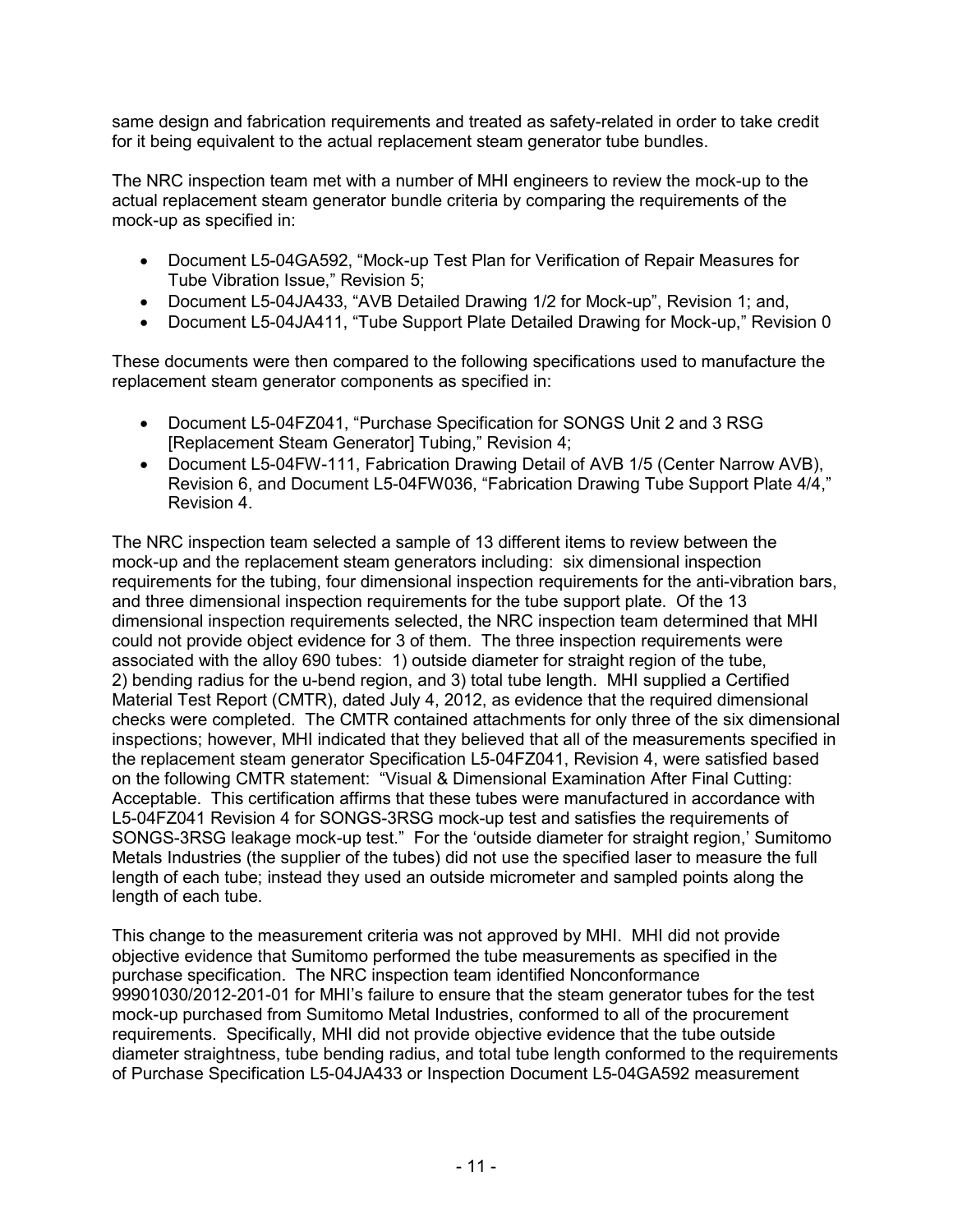criteria. MHI took immediate corrective action and generated CAR-12-076 to address this issue. No other discrepancies with the manufacturing and construction of the mock-up were identified.

The NRC inspection team reviewed the replacement steam generator documentation and verified that three inspection requirements discussed above had inspection verification sheets showing how these specific measurements were taken and marked as satisfactory.

Based on the results of the testing done on the mock-up, MHI was in the planning stages of potentially developing additional testing at another facility, to perform actual flow testing on the final selected additional anti-vibration bar design. This additional testing had not been finalized at the completion of this inspection.

## c. Conclusion

The NRC inspection team concluded that, with the exception of Nonconformance 99901412/2012-201-01 for MHI's failure to ensure that the alloy 690 seamless tubes purchased from Sumitomo Metal Industries and used to construct the steam generator u-tube bundle mock-up, conformed to the procurement requirements identified in the purchase order and purchase specifications, that MHI is implementing its design control policies and procedures consistent with the regulatory requirements of Criterion III, "Design Control," of Appendix B to 10 CFR Part 50.

## 4. Commercial-Grade Dedication

## a. Inspection Scope

The NRC inspection team reviewed MHI's policies and implementing procedures that govern the dedication of commercial-grade items (CGI) for use in safety-related applications, to verify compliance with applicable regulatory requirements applications to verify compliance with Criterion III, "Design Control," of Appendix B to 10 CFR Part 50. Specifically, the NRC inspectors reviewed the following procedure established by MHI:

• "TA" QMS91-N08, Takasago Research and Development Center (Takasago), "Nuclear Energy Research and Development Center Commercial Grade Dedication (CGD) Procedure," Revision 1, dated December 28, 2010

The NRC inspection also reviewed a sample of mock-up test specific dedication packages, including Commercial Grade Dedication (CGD) procedures, CGD dedication plans, various CGD evaluation and test reports, the criteria for the selection of critical characteristics, the basis for sampling plan testing selection, and the selection of verification methods to verify effective implementation of the MHI CGI dedication process. The NRC inspection team reviewed the dedication of mock-up test strain gauges and calibration services for the eddy current data acquisition system performed by MHI Takasago staff. The NRC inspection also reviewed the commercial grade surveys performed by Takasago for the vendor who supplied the strain gauges and the supplier of the commercial calibration services for the eddy current data acquisition unit. The NRC inspection team discussed the CGD program with MHI's Kobe and Takasago management and technical staff. The attachment to this inspection report lists the documents reviewed by the NRC inspection team.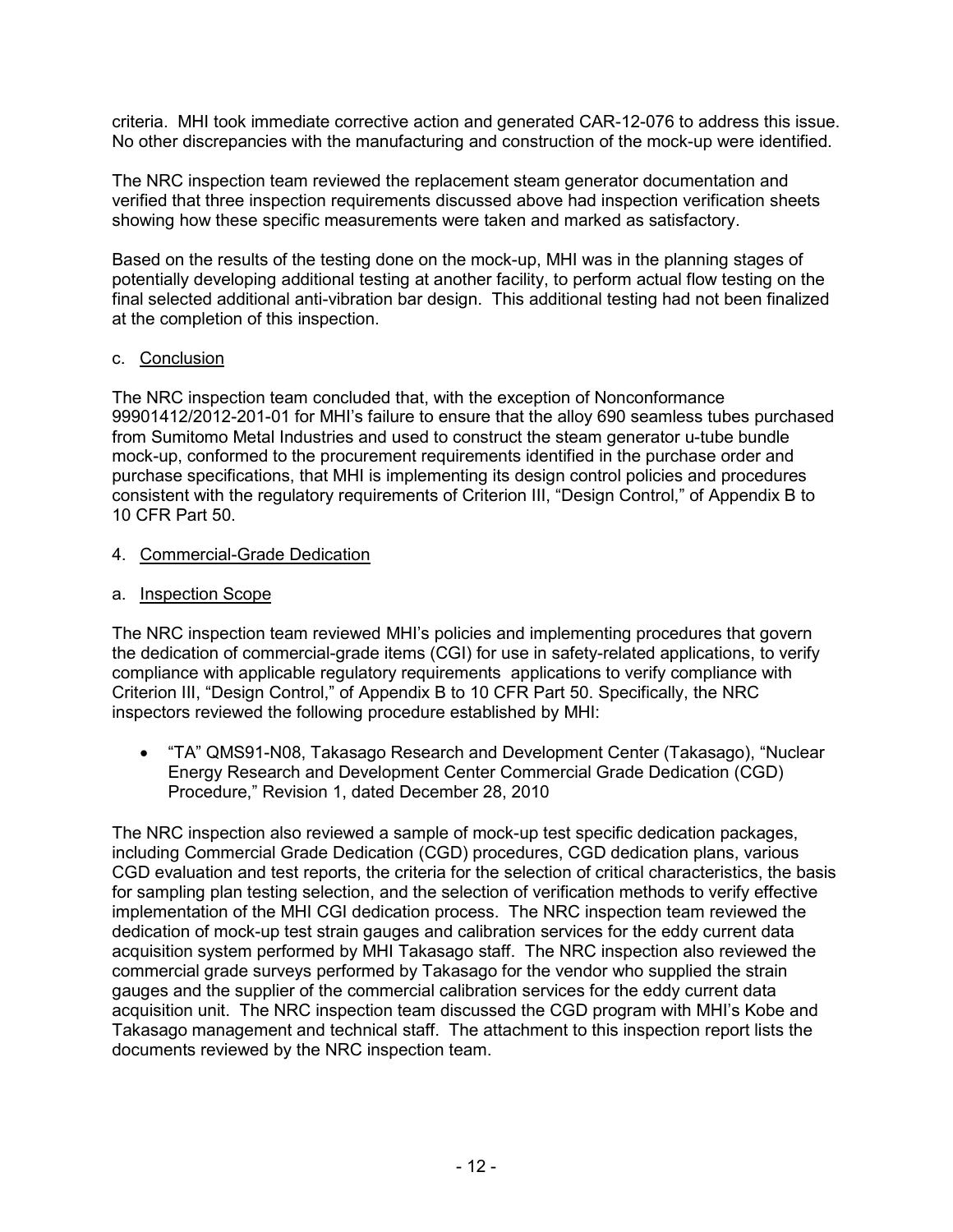## b. Observations and Findings

The NRC inspection team noted that "TA" QMS91-N08, provided adequate controls for dedication activities, including CGI evaluation criteria for safety function, procurement controls, acceptance and rejection criteria consistent with safety function, material traceability controls, and controls for receipt inspection and test activities. The NRC inspection team confirmed that MHI implemented the methods contained in the Electric Power Research Institute (EPRI) 5652, "Guideline for the Utilization of Commercial Grade Items in Nuclear Safety-Related Applications," issued June 1988, for dedication activities. EPRI 5652 provides four methods of accepting a CGI for use in safety-related applications: Method 1, "Special Tests and Inspection;" Method 2, "Commercial Grade Survey of Supplier;" Method 3, "Source Verification;" and Method 4, "Acceptable Supplier/Item Performance Record." MHI implemented Methods 1, 2, and 3 for the verification of critical characteristics during the dedication process. The NRC inspection team performed a sample review of dedication packages to verify adequate implementation of MHI's dedication process. The NRC inspection team reviewed the following dedication packages:

## b.1 Mock-up Test Strain Gauges

The NRC inspection team reviewed the CGD package and related documents for strain gauges procured as commercial grade items and dedicated for use on the SONGS mock-up test rig. The inspectors reviewed the purchase orders to Tokyo Sokki Kenkyujo for 600 (catalog item) strain gauges. These strain gauges were used on the mock-up for evaluation of forces to be applied on the steam generator tubes affected by the AVBs. The MHI dedication package consisted of

- WQS35058, CGD Dedication Procedure for Strain Gauges, Revision 0, dated September 26, 2012
- WQS35138, CGD Survey Plan and Source Verification Plan, Revision 1, dated October 7, 2012
- Commercial Grade Item Survey Checklist, Revision 1, dated October 7, 2012
- WQS35152, CGD Evaluation Report, Revision 1, dated October 7, 2012
- Procurement documents, F05Q01206114, F05Q01206046, F05Q01206030 for type FLA-1-11-3LJBC, lot #A15121A, to Tokyo Sokki Kenkyujo for 600 strain gauges and calibration services.
- WQS35073, Strain Gauge Measurement Procedure, Revision 4, dated October 9, 2012

The MHI dedication consisted of a combination of EPRI Methods 2 and 3 for the strain gauges. During review of the commercial grade survey, the inspectors verified that MHI commercial grade survey check list addressed the appropriate areas at Tokyo Sokki Kenkyujo; such as verification methods for the identified critical characteristics, calibration of the measuring and test equipment (M&TE) for the measuring gauge factors, standards were traceable to national or international standards, items were provided with appropriate lot traceability, and that documented procedures existed for the commercial grade quality control processes that were being implemented for the specific areas reviewed.

During the observation and discussions of dedication activities with MHI Kobe and Takasago staff, the NRC inspection team noted that MHI appropriately identified and verified the critical characteristics in accordance with written instructions, procedures, and drawings. The NRC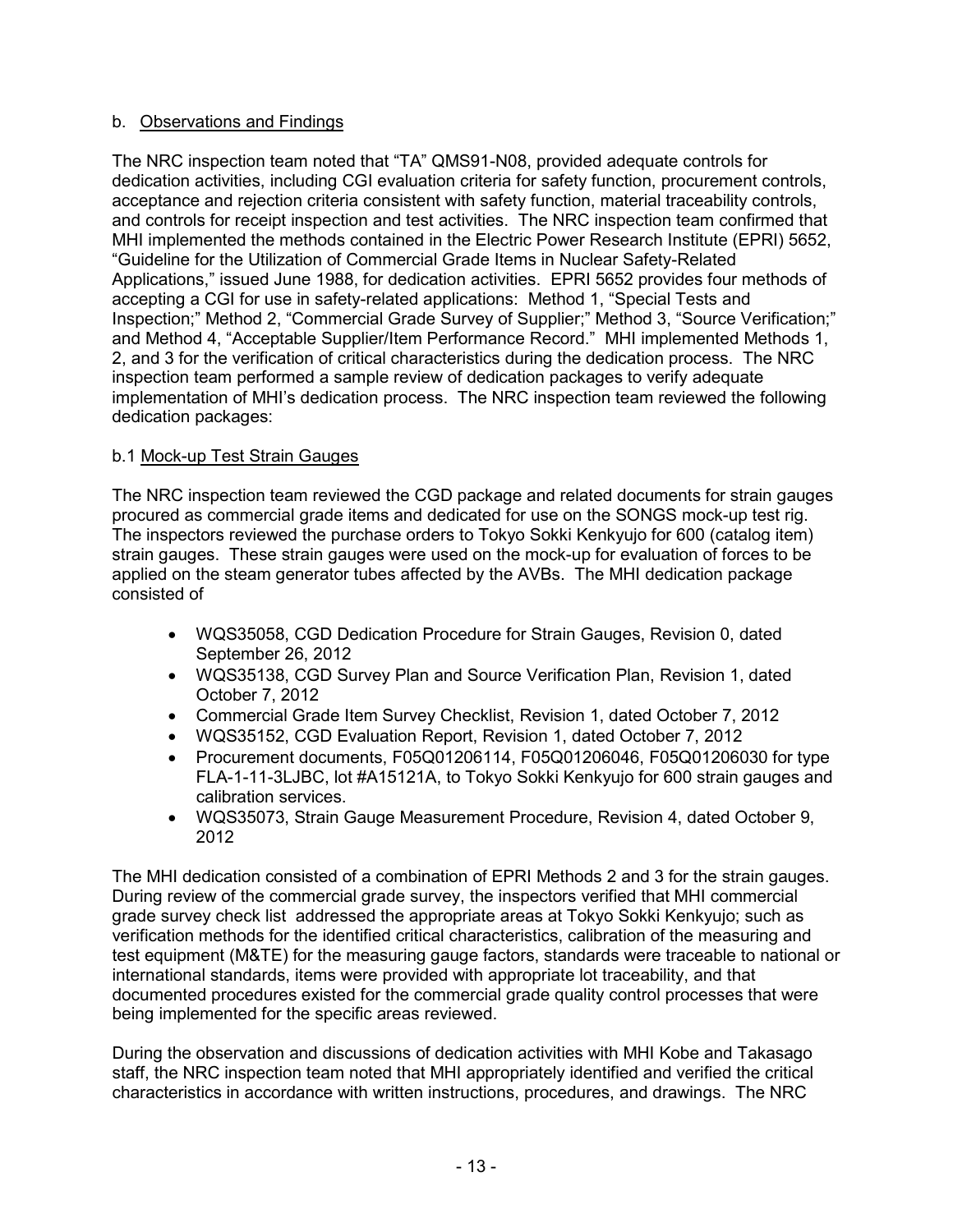inspection team also noted that qualified personnel performed these activities using calibrated equipment. The NRC inspection team did not identify any issues with MHI's activities related to the CGD dedication and the verification of critical characteristics.

During the review of CAR-12-064 as discussed in Section 9 b.2 of this inspection report, the NRC inspection team noted that MHI generated the CAR because Takasago had not informed MHI Kobe when previous NCR 14-2012 was issued as required by MHI policies and procedures. As part of the review, the NRC inspection team evaluated the content of nonconformance report NCR 14-2012. NCR-14-2012 was issued by Takasago as a result of an extent of condition performed due to a nonconformance that was identified during a previous NRC inspection performed at Takasago in July of 2011 (NRC Inspection Report No. 05200021/2011-202 and Notice of Violation, dated September 1, 2011).

Takasago procured the calibration services from Tokyo Sokki Kenkyujo Co., Ltd. The NRC inspection team interviewed the engineer responsible for performing the evaluation of Tokyo Sokki Kenkyujo Co., Ltd. and during the conversation the engineer explained that an audit was performed on the services to be procured. The NRC inspection team noted that the Takasago engineer performed an Audit/Survey on the Calibration Supplier and during the Audit/Survey; they verified that the Tokyo Sokki Kenkyujo Co., Ltd. had quality controls in place based on ISO 9000. In addition, the engineer did not verify that Tokyo Sokki Kenkyujo Co., Ltd. had a 10 CFR Part 21 program or a procedure that meets the requirements of 10 CFR Part 21. The engineer from Takasago qualified Tokyo Sokki Kenkyujo Co., Ltd. calibration services based only on the supplier's perceived understanding of the regulations (10 CFR50 Appendix B and 10 CFR Part 21) and having a program to report out of calibration instrument.

Ultimately, the inspectors determined that Tokyo Sokki Kenkyujo Co., Ltd. is a commercial supplier that was being used by MHI to perform safety-related calibration services for the measurement instrument (Resistor Box) used as part of the strain measurement in the mock-up test with additional AVBs inserted. MHI did not verify and validate the strain gauge data as part of a commercial-grade dedication for strain gauge measurement. The NRC inspection team identified Nonconformance 99901030/2012-201-02 for MHI's failure to review the suitability of the application of commercially calibrated M&TE for use in activities affecting quality as part of a commercial-grade item dedication. Specifically, MHI did not perform a commercial grade dedication of the commercial calibration services provided by Tokyo Sokki Kenkyujo Co., Ltd. MHI took immediate corrective action and generated CAR 21-2012 to address this issue.

## b.2 Commercial Calibration Services for the Eddy Current Data Acquisition Unit

The NRC inspection team reviewed the CGD package and related documents for commercial calibration services associated with calibration services for eddy current data acquisition unit MIZ-85iD. The acquisition unit, MIZ-85iD, was procured as commercial grade and dedicated to be used as part of the system on the strain gauges that measure the AVB contact force on the SONG steam generator mock-up tubes. The acquisition unit will be utilized for measurements of the gaps between the AVBs and the heat transfer tubes. The calibration services were procured from E-Techno, Ltd. The subject data acquisition unit, MIZ-85iD, serial number 519940, was manufactured by Zetec, Inc. The MHI dedication package consisted of

• CGD Commercial Grade (Service) Dedication Plan associated with calibration services for eddy current data acquisition unit, MIZ-85iD, UGS-20120714, Revision 2, dated October 3, 20120,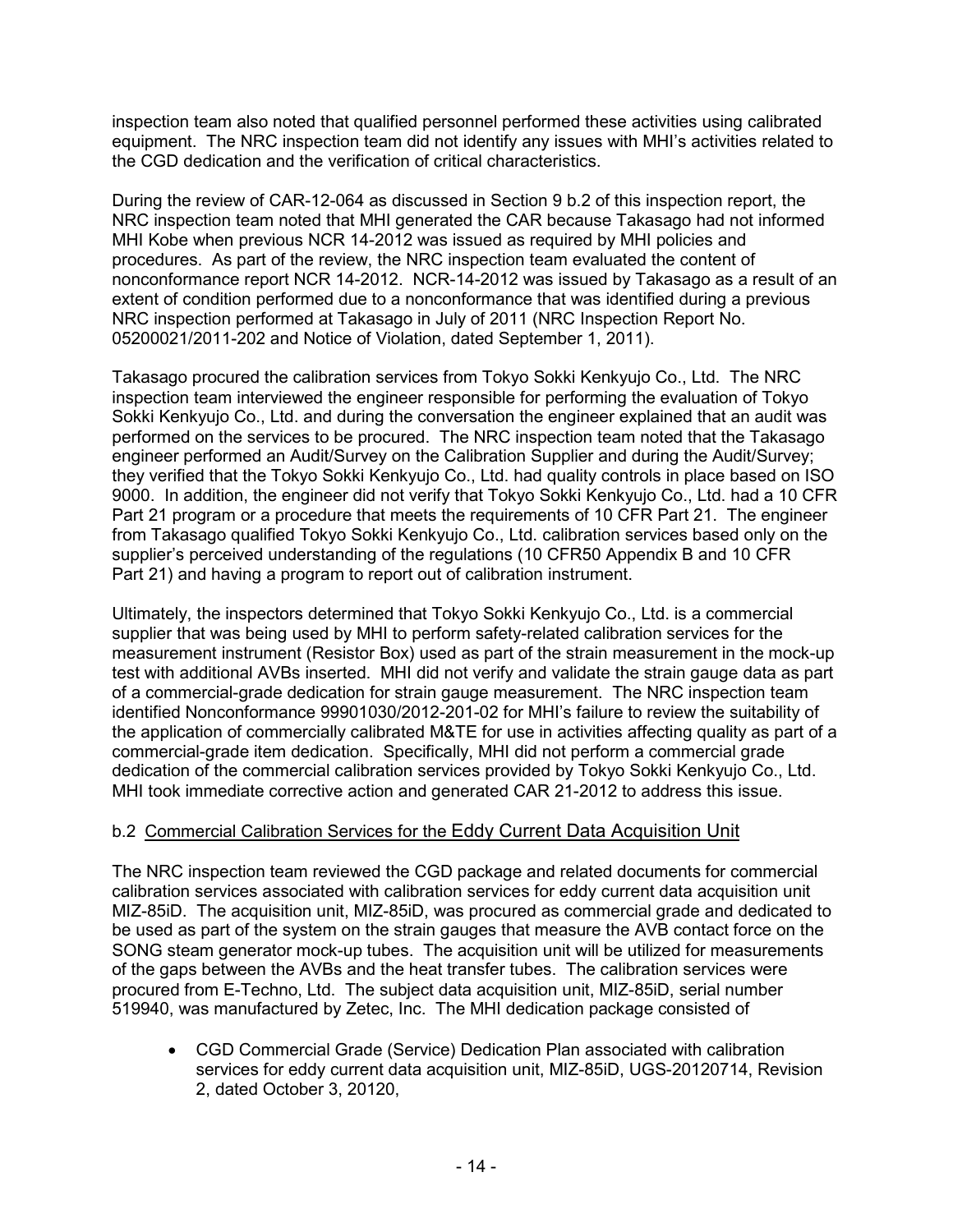- Commercial Grade Survey Checklist, UGS-20120714, Revision 2, dated October 3, 2012
- CGD Commercial Grade (Service) Dedication Evaluation Report associated with calibration services for eddy current data acquisition unit, MIZ-85iD, UGS-20120921, Revision 0, dated October 3, 20120
- E-Techno Calibration Certificate, for the MIZ-85iD eddy current data acquisition unit, serial number 519940, dated September 12, 2012

The MHI dedication consisted of an EPRI Method 2, "Commercial Grade Survey of Supplier." During review of the commercial grade survey, the NRC inspection team verified that the MHI commercial grade item survey check list and its implementation addressed the appropriate areas at the supplier's (E-Techno) facility; such as verification methods for the identified critical characteristics, calibration activities for accuracy of each voltage and frequency of the eddy current test data acquisition unit, standards used by E-techno were traceable to national or international standards, and that documented procedures existed for commercial grade quality control processes that were being implemented for the specific areas reviewed. The NRC inspection team also observed that the survey verified appropriate item traceability for the data acquisition unit being calibrated and reviewed that the E-Techno calibration certificate, including the appropriate measurements and parameters.

During the observation and discussion with MHI Kobe and Takasago staff of dedication activities, the NRC inspection team noted that MHI appropriately identified and verified the critical characteristics in accordance with written instructions, procedures, and drawings. The NRC inspection team also noted that qualified personnel performed these activities using calibrated equipment. The NRC inspection team did not identify any issues with MHI's activities related to the CGD dedication and the verification of critical characteristics.

### c. Conclusion

The NRC inspection team concluded, with the exception of the below finding, that the MHI commercial-grade dedication program and implementation was consistent with the applicable regulatory requirements of 10 CFR Part 21, Criterion III, "Design Control," and Criterion VII, "Control of Purchased Material, Equipment, and Services," of Appendix B to 10 CFR Part 50. Based on the limited sample of documents reviewed, the NRC inspection team concluded that MHI's Kobe and Takasago's implementation of its policies and procedures provided an effective commercial-grade dedication program.

The inspection team identified Nonconformance 99901030/2012-201-02 for MHI's failure to review the suitability of the application of commercially calibrated measuring and test equipment for use in activities affecting quality, as part of a commercial-grade item dedication. Specifically, MHI did not perform a commercial grade dedication of the commercial calibration services provided by Tokyo Sokki Kenkyujo Co., Ltd., for the strain measurement resistor box in the mock-up test with additional AVBs inserted.

### 6. Test Control

### a. Inspection Scope

The NRC inspection team reviewed the MHI policies and implementing procedures that governed the test control program to verify compliance with the requirements of Criterion XI, "Test Control," of Appendix B to 10 CFR Part 50. Specifically, the NRC inspection team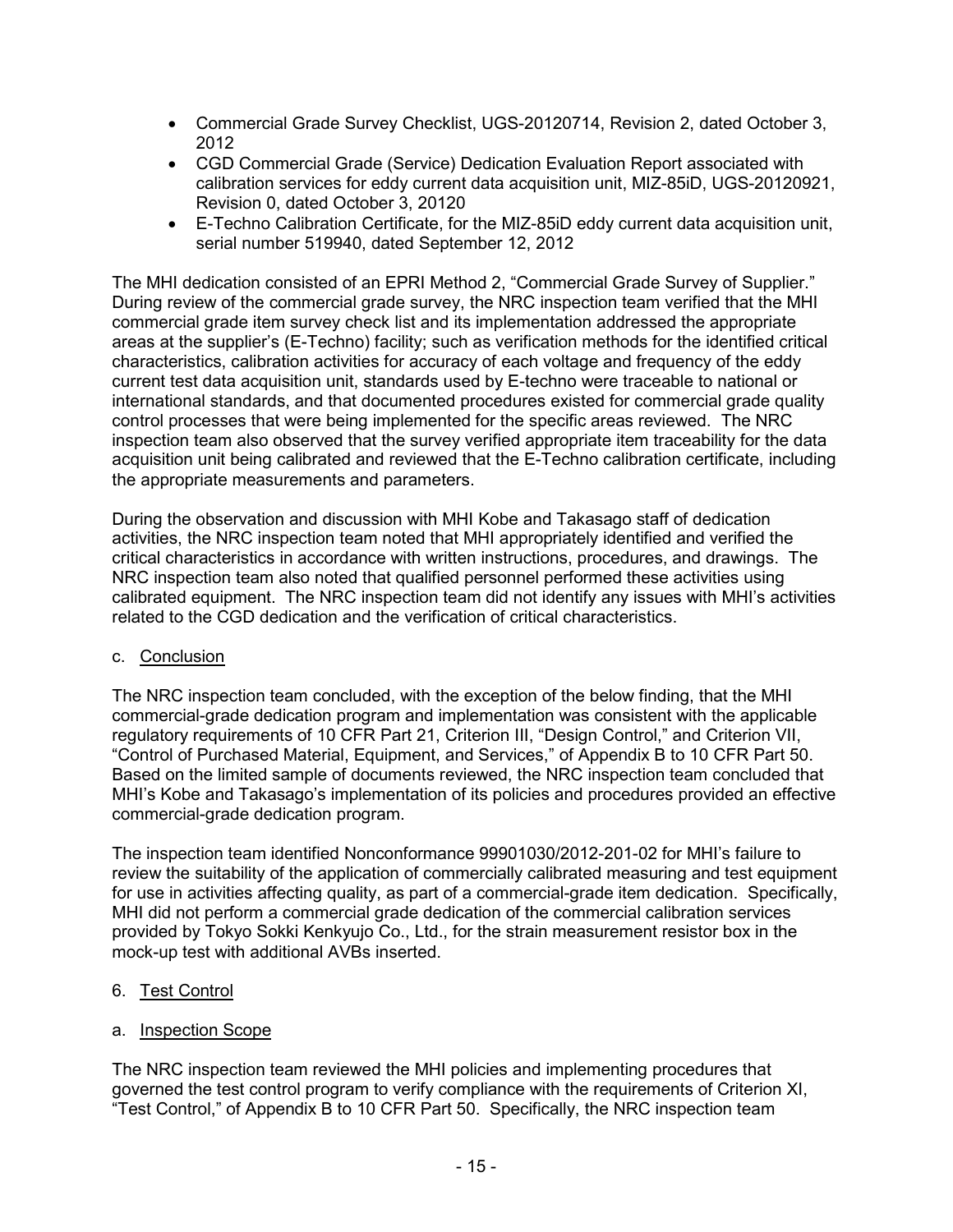reviewed a sample of MHI test control activities related to the SONGS mock-up anti-vibration bar testing activities. As part of the test control activities, the team completed a range of tasks including the following items:

- Reviewed the adequacy of the test procedures
- Verified instrumentation and components used for testing specified in test procedures
- Sampled test instruments used on the mock-up test rig for calibration, results, and acceptability of readings
- Reviewed qualifications and training of personnel involved with using the test equipment

The NRC inspection team conducted interviews with responsible MHI personnel and reviewed testing documents to determine if MHI performed activities in accordance with the applicable design, quality, and technical requirements imposed in the MHI POs and industry standard requirements. The attachment to this inspection report lists the documents reviewed by the NRC inspection team.

## b. Observations and Findings

## b.1 Test Plan

The NRC inspection team reviewed a number of various documents related to mock-up testing, including Document L5-04GA592, "San Onofre Nuclear Generating Station Unit 2 & 3 Replacement Steam Generators, Mock-up Test Plan for Verification of Repair Measures for Tube Vibration Issue," Revision 5. This was the overarching plan to address the tube vibration wall thinning issues at SONGS Unit 2 & 3. This covered the testing of the various options for additional anti-vibration bars (thicker, 30 degree, and comb type). The verification tests for the thicker anti-vibration bars were designated as safety-related and implemented the requirements of 10 CFR Appendix B, 10 CFR Part 21, and the Mitsubishi Quality Assurance Manual. The 30 degree and the comb type anti-vibration bars were listed as options and were treated as non-safety related. Mitsubishi indicated that the thicker type anti-vibration bars were chosen to be the most practical based on a number factors, including ease of installation and requiring the least amount of deconstruction of the replacement steam generators.

### b.2 Test Procedures

The NRC inspection team reviewed, verified, and if available observed MHI personnel use of the following procedures during mock-up testing:

- Drawing Number SO-KAS-TW-012, "Mock-up Test Manual for Alignment of Expansion Tool," Revision 3, which described the usage of the "alignment expansion tool" for spreading the tube gap to allow insertion of additional anti-vibration bars.
- Procedure SON-SG-FM-43, "Instruction for 30 Degree AVB Insertability Test – Additional Partial Tube Bundle Test," Revision 0, which described 30 degree anti-vibration bar insertion steps.
- Procedure SON-SG-FM-33, "Instruction for Thicker AVBs Insertion Test (Type 1 to 8)," Revision 2, which described the thicker anti-vibration bar insertion test.

The NRC inspection team verified that the MHI test procedures adequately included the technical, quality and regulatory requirements identified in the purchase order. The NRC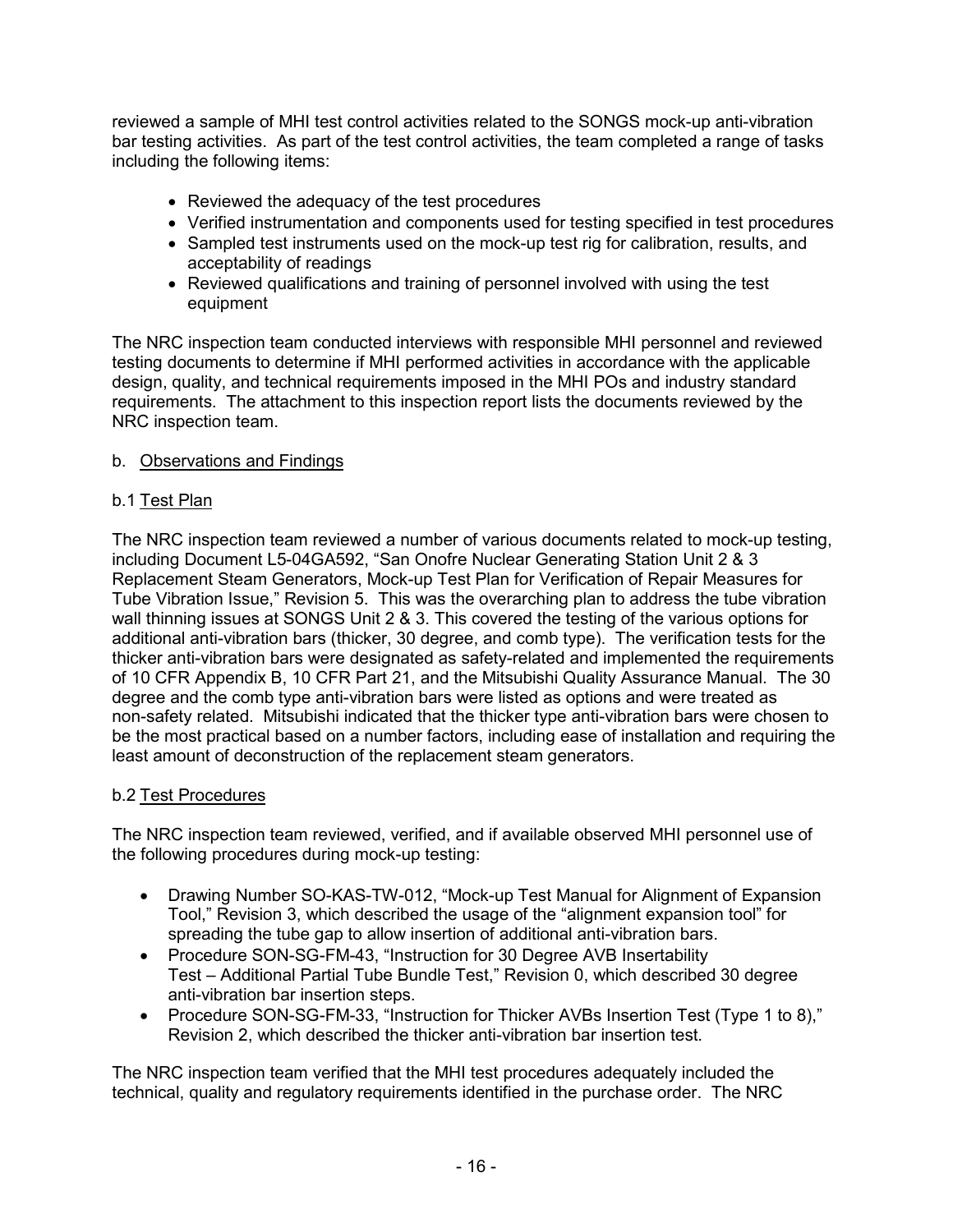inspection team also verified that the MHI test procedures provided an adequate description of the test objectives, test sequences, test instructions, test parameters, measuring and test equipment usage, acceptance criteria, and post-test activities.

## b.3 Test Program Implementation

As part of the testing program, MHI installed approximately 500 strain gauges to measure forces exerted on the tubes during the actual expansion of the tubes using a balloon type expansion tool that spread the tubes apart to allow insertion of the additional anti-vibration bars, as well as the contact forces exerted by the additional anti-vibration bars themselves. The lack of sufficient contact forces between the anti-vibration bars and the tubes was one of the suspected root causes for the tube-to-tube wear associated with in-plane vibration.

Other testing completed as part of the test program included:

- Safety-related Procedure UGS-20120528, "Procedure for Measurement of Displacement on the Fall-Down Preventive Jigs by 3D Measurement," Revision 2, was done to check for displacement of the tube bundle associated with insertion of the thicker anti-vibration bars.
- Safety-related Procedure UGS-20120526, "ECT Measurement Procedures for Heat Transfer Tube Mock-up of Simulated U-Bend Region," Revision 7 described measurement procedures using eddy current testing using both "Intelligent" and "Rotating" eddy current technology to identify anti-vibration bar position and tube dents, using the two different technologies, respectively.
- Document WQS35073, "Procedure for Strain Measurement in a Test with Additional AVBs Inserted," Revision 2, provided instructions on taking measurements of the forces applied to the tubes with additional anti-vibration bars installed. This information was being used in their structural analysis model for the modified tube bundle with additional anti-vibration bars.

The NRC inspection team confirmed that the following testing elements were satisfied, verified, and recorded, as appropriate: (a) test parameters and initial conditions, (b) test acceptance criteria, (c) test prerequisites, (d) test instrument range, accuracy, and uncertainty appropriate for the test, (e) current calibration, and (f) proper procedure sequence followed and any deviations documented and evaluated.

The team verified that MHI personnel appropriately referenced the procedures during their use and used proper communication and verification techniques of location, air pressure, and insertion force as specified in the procedures.

### b.4 Test Results and Data Evaluation

The NRC inspection team verified that test result data was being collected in accordance with the procedural requirements and verified that the equipment used, including a number of data acquisition systems were calibrated. Personnel gathering the data were qualified in accordance with the testing plan and/or procedural requirements and in particular, Procedure 5ZD94-51, "Procedure for Qualification of Inspection and Test Personnel," Revision 3. If they were performing as eddy current (ET) examiners and analysts, they were qualified as ET Level II or better in accordance with JIS Z 2305:2001.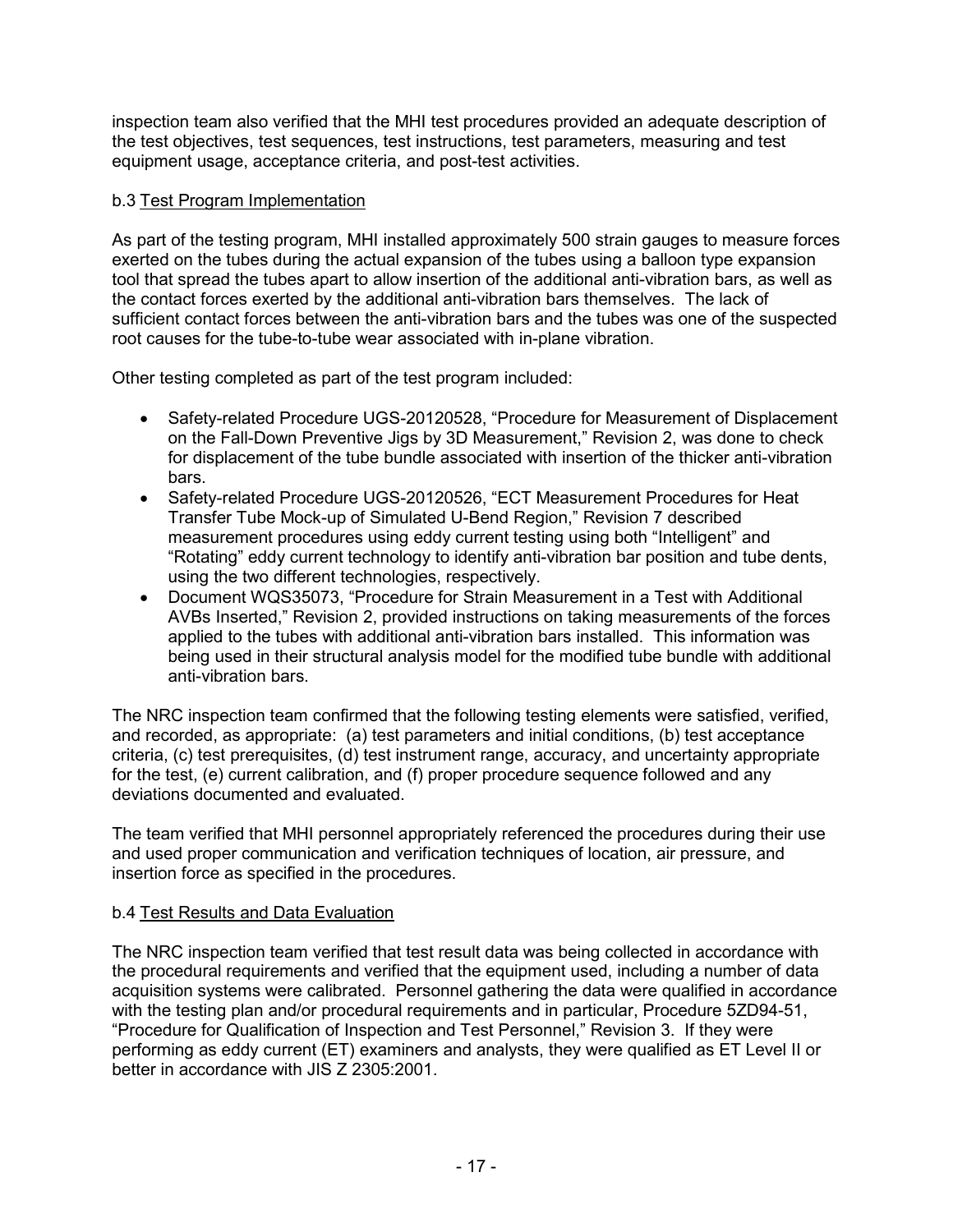During the NRC inspection, MHI was still collecting data and had not started on the data analysis at that time. Therefore, the inspection team was not able to complete a review of the MHI's data analysis and evaluation.

The NRC inspection team verified that MHI implemented suitable requirements for recording data during testing and had established a process with functional responsibilities for effective evaluation of test results. The NRC inspection team reviewed MHI's controls applicable to test log documentation and data acquisition software to assess the completeness of the requirements with regard to traceable and verifiable data, and documenting the accuracy of instruments used to collect data.

## c. Conclusion

The NRC inspection team concluded that MHI's process for control of the testing program was consistent with the regulatory requirements of Criterion XI, "Test Control," of Appendix B to 10 CFR Part 50. Based on the limited sample of documents reviewed, the NRC inspection team concluded that the MHI QA Manual and associated test control procedures and activities were adequate and being effectively implemented by qualified personnel, using qualified equipment and processes. No findings of significance were identified.

## 7. Control of Measuring and Test Equipment

# a. Inspection Scope

The NRC inspection team reviewed the MHI policies and implementing procedures that govern the M&TE program to verify compliance with the requirements of Criterion XII, "Control of Measuring and Test Equipment," of Appendix B to 10 CFR Part 50. The NRC inspection team sampled a variety of M&TE associated with the testing performed on the mock-up assembly before, during, and after the insertion of additional anti-vibration bars. During the inspection, the NRC inspection team verified that MHI had established and implemented adequate controls for the calibration of equipment; reviewed the measuring and testing equipment for current calibration certificate; reviewed the application of the equipment for appropriate instrument range and accuracy; and reviewed calibration history, including calibration intervals, calibration standards, and if applicable purchase orders associated with vendor calibrated instruments. The attachment to this inspection report lists the documents reviewed by the NRC inspection team.

## b. Observations and Findings

Section 12, "Calibration of Measurement and Test Equipment," of MHI's B91U-N001 QAM, Revision 27 established requirements and assigns responsibilities for the control of M&TE. The program ensures that tools, gauges, instruments, and other M&TE and devices used in activities affecting quality are of the proper range, type, and accuracy to verify conformance to established requirements.

The NRC inspection team selected a sample of M&TE including: pressure gauge, outside caliper, height gauge, depth gauge, digital micrometer, eddy current rotating probes, eddy current data acquisition system, and laser tracker/IFM by reviewed their calibration records for consistency and completeness. The NRC inspection team found that the calibration records for all of the equipment were complete, with a minor exception. The laser tracker/IFM was not calibrated by MHI. The team reviewed the Calibration Test 002303-12, dated June 15, 2012,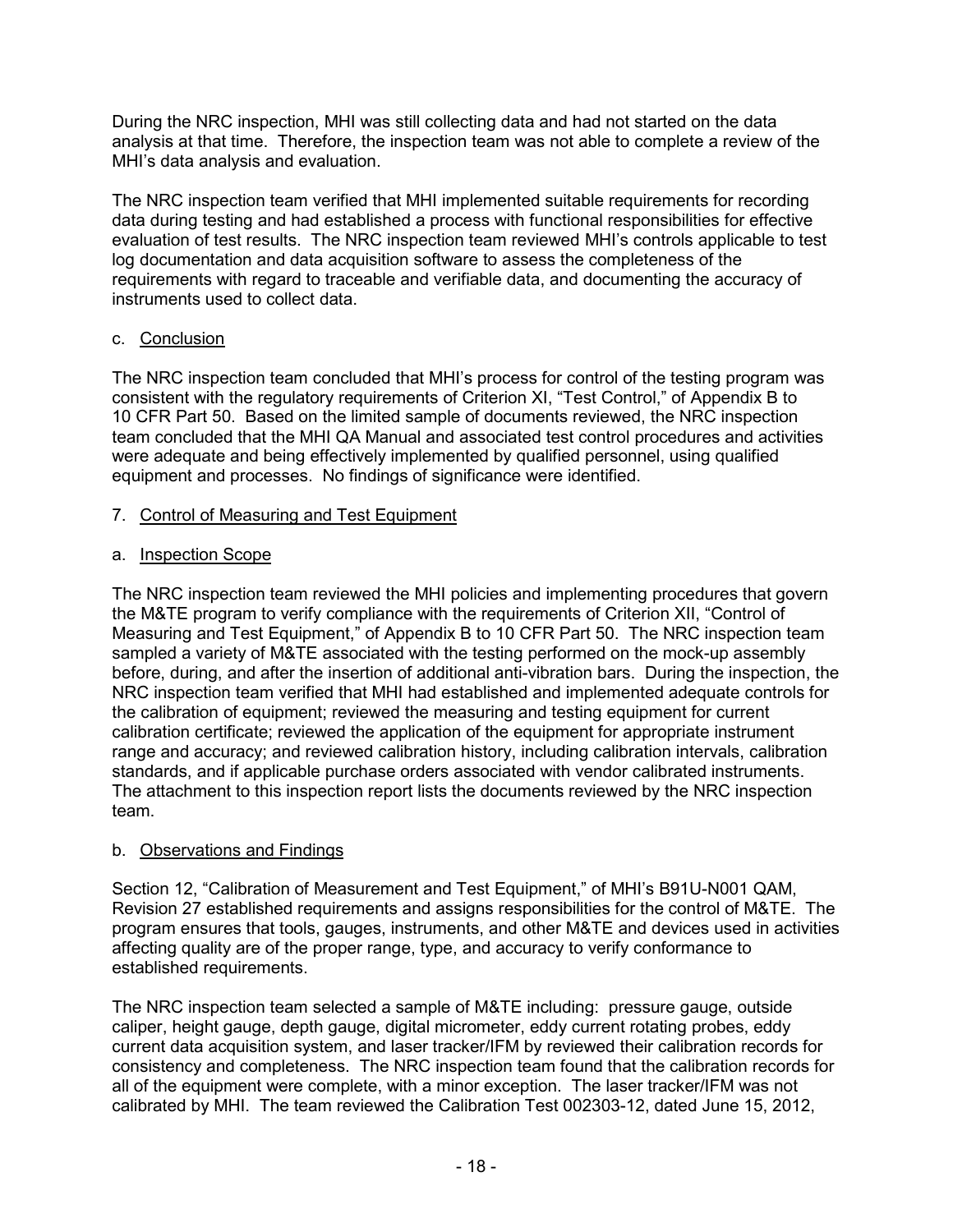performed by the manufacturer, Automated Precision, Incorporated. The calibration test document included the following statement, "The user must reinstall the software provided with the product in order to have accuracy and reliability as specified. Old parameter files are not valid." When questioned, the MHI engineers were not aware of this requirement. Procedure 5ZDF92-12, "Control Procedure for Non-Contact 3D Measurement Equipment," Revision 1, required calibration every 3 years, but did not provide any requirements for updating the software after calibration. After further investigation MHI personnel were able to find objective evidence to demonstrate, using the API Work Completion Report, dated June 29, 2012, that the software had been updated as specified with the calibration test.

## c. Conclusion

The NRC inspection team concluded that MHI's measuring and test equipment program requirements were consistent with the regulatory requirements of Criterion XII, "Control of Measuring and Test Equipment," of Appendix B to 10 CFR Part 50. Based on the limited sample of documents reviewed, the NRC inspection team concluded that MHI established appropriate and effective means to control measuring and test equipment. No findings of significance were identified.

## 8. Control of Nonconforming Materials, Parts, or Components

### a. Inspection Scope

The NRC inspection team reviewed the MHI policies and implementing procedures that governed the control of nonconformances to verify compliance with the requirements of Criterion XV, "Nonconforming Materials, Parts, or Components," of Appendix B to 10 CFR Part 50. Specifically, the NRC inspection team reviewed a sample of Nonconformance Reports and verified that the disposition and control of nonconformances was in accordance with the MHI procedural guidelines.

The Nonconformance Reports reviewed were associated with the activities and testing of the SONGS Mock-up to verify compliance with program requirements and adequate implementation of those requirements. The attachment to this inspection report lists the documents reviewed by the NRC inspection team.

### b. Observations and Findings

### b.1 Policies and Procedures for the Control of Nonconformances

Section 16, "Control of Nonconforming Items and Activities," Revision 30, of the MHI QAM, established the control procedure for nonconforming items and activities. The MHI QAM described the process for identifying, documenting, segregating, evaluating, and handling nonconformances, as well as for notifying affected organizations and customers. Procedure 5ZD91-54(2), "Guideline for implementation on NCR/CAR," Revision 2, dated December 2, 2011, described the process for identifying, evaluating, reporting, and correcting nonconformances. This procedure contains process flow diagrams and sample reporting forms that further describe and govern the nonconformance process. The NRC inspection team also verified that: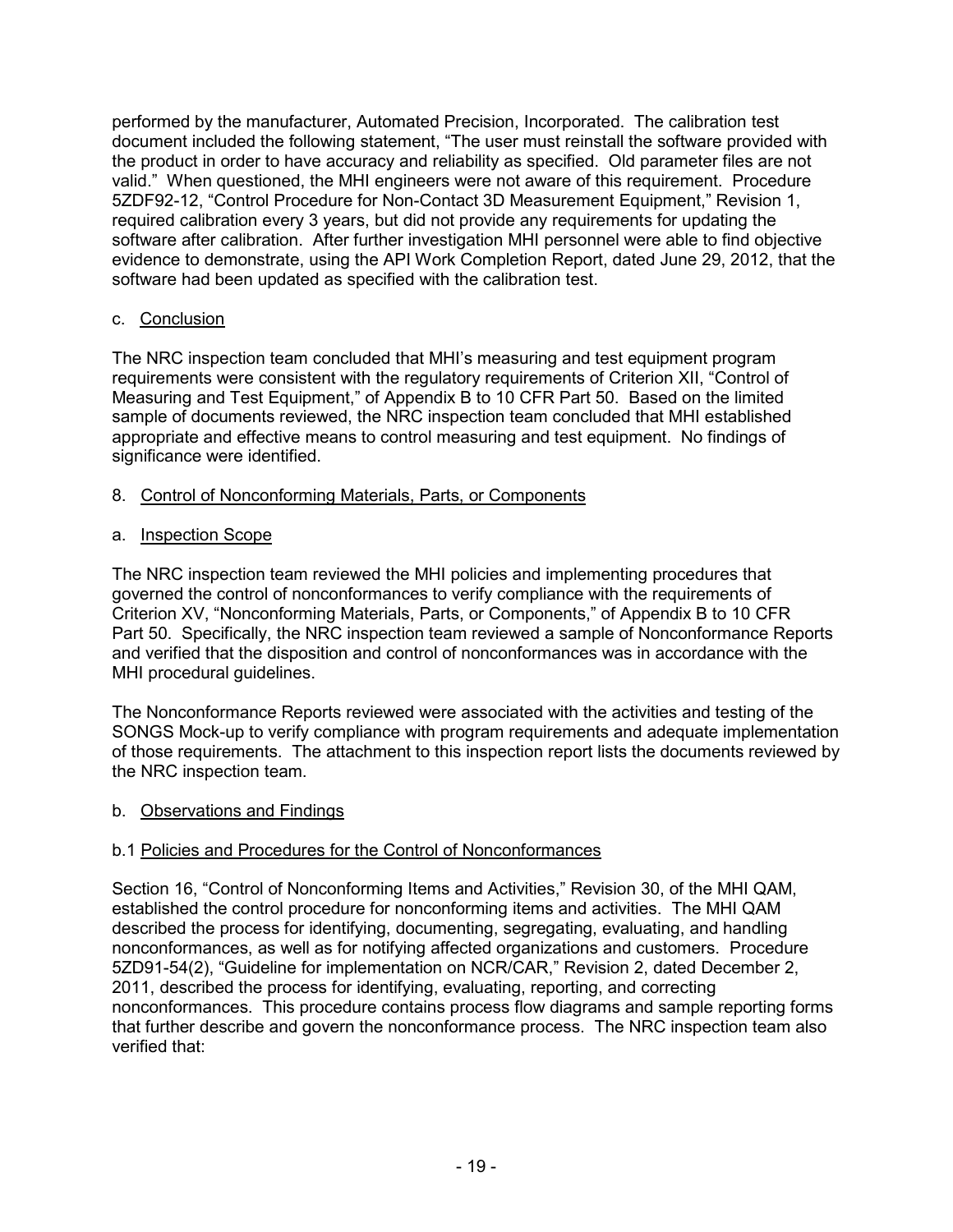- The applicable MHI procedures provided reference to instructions or procedures for repair and rework activities (where required), re-inspection of repaired and reworked items, and notification to affected organizations of nonconforming conditions.
- The applicable procedures appropriately identified the responsibility and authority for review and disposition of nonconforming items, and control further processing, delivery, and installation of nonconforming items until disposition is completed.
- The nonconformance process provided an effective interface to MHI's 10 CFR Part 21 program and procedure.

## b.2 Review of Nonconformance Reports

Upon evaluation of the nine NCRs initiated for issues associated with the activities and testing of the mock-up, the NRC inspection team noted that each NCR contained a detailed description of the concern and at least one proposed corrective action associated with the identified deficiency. The NRC inspectors verified that the NCRs included the appropriate review and signoff and, when applicable, verified that each corrective action was assigned to a lead organization responsible for its completion. Also, the NRC inspection team verified that the MHI QAM and procedures implement an adequate program to assess and control nonconforming items, including the identification, documentation, segregation, evaluation, and disposition of these items. This process also properly applied the principles of acceptable, reject, repair, scrap, or use-as-is, and provided for the applicable technical justifications to be adequately supported and properly documented, including the need for additional design control measures as necessary, commensurate with those applied to the original design.

The NRC inspection team reviewed nonconformance report UENR-SON3-MOCK-001(0), "Strain gauges of commercial grade item which were used in mock-up test, were purchased without Dedication," dated September 20, 2012. The MHI Takasago dedication of the strain gauges is discussed in Section 4 b.1 of this report. MHI identified that they used a commercial grade item without performing a commercial grade dedication in a safety-related application. As a result of the nonconformance MHI generated CAR-12-063, "Strain gauges of commercial grade items which were used in mock-up test were purchased without dedication," dated September 24, 2012, in accordance with Procedure 5ZD91-54(2) to evaluate and correct the issue. MHI evaluated the problem identified that as a result of lack of understanding, MHI staff was not aware that the strain gauges needed to be dedicated before they were installed in the mock-up. As part of MHI evaluation they corrected the deficiency, provided training to the MHI staff involved in the activities and testing of the Full-Scale Mock-up, and performed a commercial-grade dedication of the strain gauges as documented in Section 4 b.1 of this report. The NRC inspection team evaluated MHI corrective actions and the disposition of the nonconformance reports and found them adequate.

### c. Conclusion

Based on the sample of nonconformances reviewed, the NRC inspection team concluded that MHI's process for the control of nonconforming materials, parts, or components was consistent with the regulatory requirements of Criterion XV, "Nonconforming Materials, Parts, or Components," of Appendix B to 10 CFR Part 50. The NRC inspection team concluded that MHI effectively implemented its QA policies and implementing procedures that govern the control of nonconformances. No findings of significance were identified.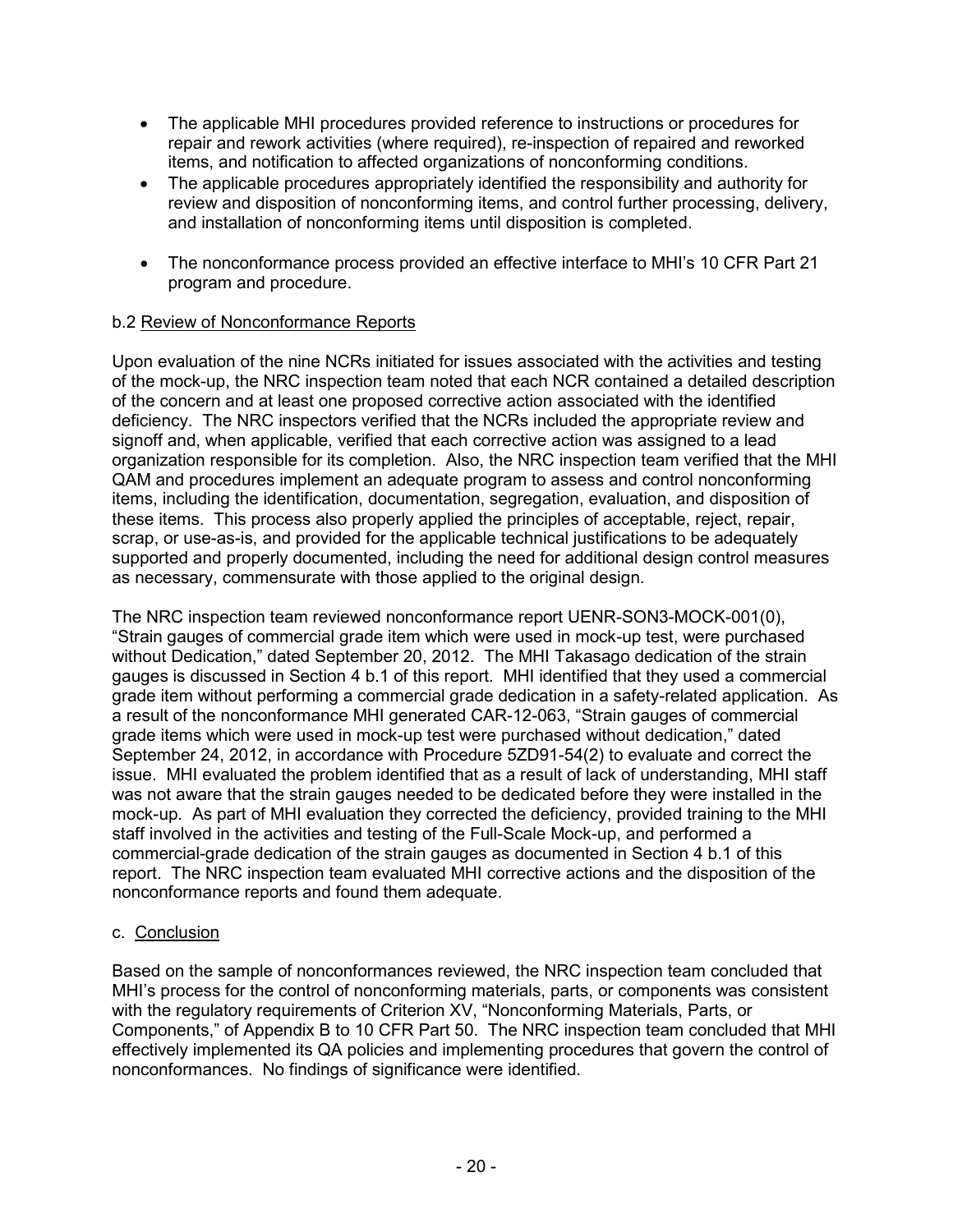### 9. Corrective Actions

## a. Inspection Scope

The NRC inspection team reviewed the current status of the corrective actions implemented in response to the activities and testing of the SONGS mock-up. The NRC inspection team also reviewed the MHI policies and implementing procedures that govern the corrective action program to verify compliance with the requirements of Criterion XVI, "Corrective Actions," of Appendix B to 10 CFR Part 50. Specifically, the NRC inspection team reviewed a sample of corrective action reports (CAR) and verified that the CAR disposition and control provide adequate documentation and description of conditions adverse to quality, as well as specifying the cause of these conditions and the corrective actions taken to prevent recurrence. The attachment to this inspection report lists the documents reviewed by the NRC inspection team.

The NRC inspection team evaluated a sample of CAR associated with the activities and testing of the SONGS Mock-up to verify compliance with program requirements and adequate implementation of those requirements. The attachment to this inspection report lists the documents reviewed by the NRC inspection team.

## b. Observations and Findings

## b.1 Policies and Procedures for the Corrective Action Program

Section 16, "Corrective Action, Preventive Action and Lessons Learned," Revision 24, of the MHI's QAM and Procedure 5ZD91-54 to ensure that MHI has measures in place to provided assurance that conditions adverse to quality were promptly identified, documented, and corrected or otherwise handled in accordance with the MHI policies and practices. The procedure also ensured that the causes of the conditions adverse to quality were identified and that corrective or preventive action was taken to preclude recurrence.

The NRC inspection team verified that MHI's staff associated to activities and testing of the Full-Scale mock-up must submit nonconformance reports and proposed corrective actions for approval before implementing corrective actions, and MHI adequately assesses deficiencies identified or reported by its staff and enters them into the nonconformance or corrective action programs. The NRC inspection team also verified that the corrective action process provides an effective interface to MHI's 10 CFR Part 21 program and procedure, and that a management system has been established for the overview of trends for conditions adverse to quality. No findings of significance were identified.

### b.2 Implementation of the Corrective Action Program

The NRC inspectors noted that MHI procedure 5ZD91-54 adequately identified sources of quality and product safety-related problems that result in the generation of a CAR. The NRC inspectors verified that MHI procedure 5ZD91-54 provided adequate guidance for the review of corrective actions to determine if they were effective in precluding the recurrence of the deficiencies.

The NRC inspection team reviewed a sample of 16 CARs related to activities and testing of the SONGS mock-up. The NRC inspection team verified that the CARs provided (1) adequate documentation and description of conditions adverse to quality; (2) an appropriate analysis of the cause of these conditions and the corrective actions taken to prevent recurrence;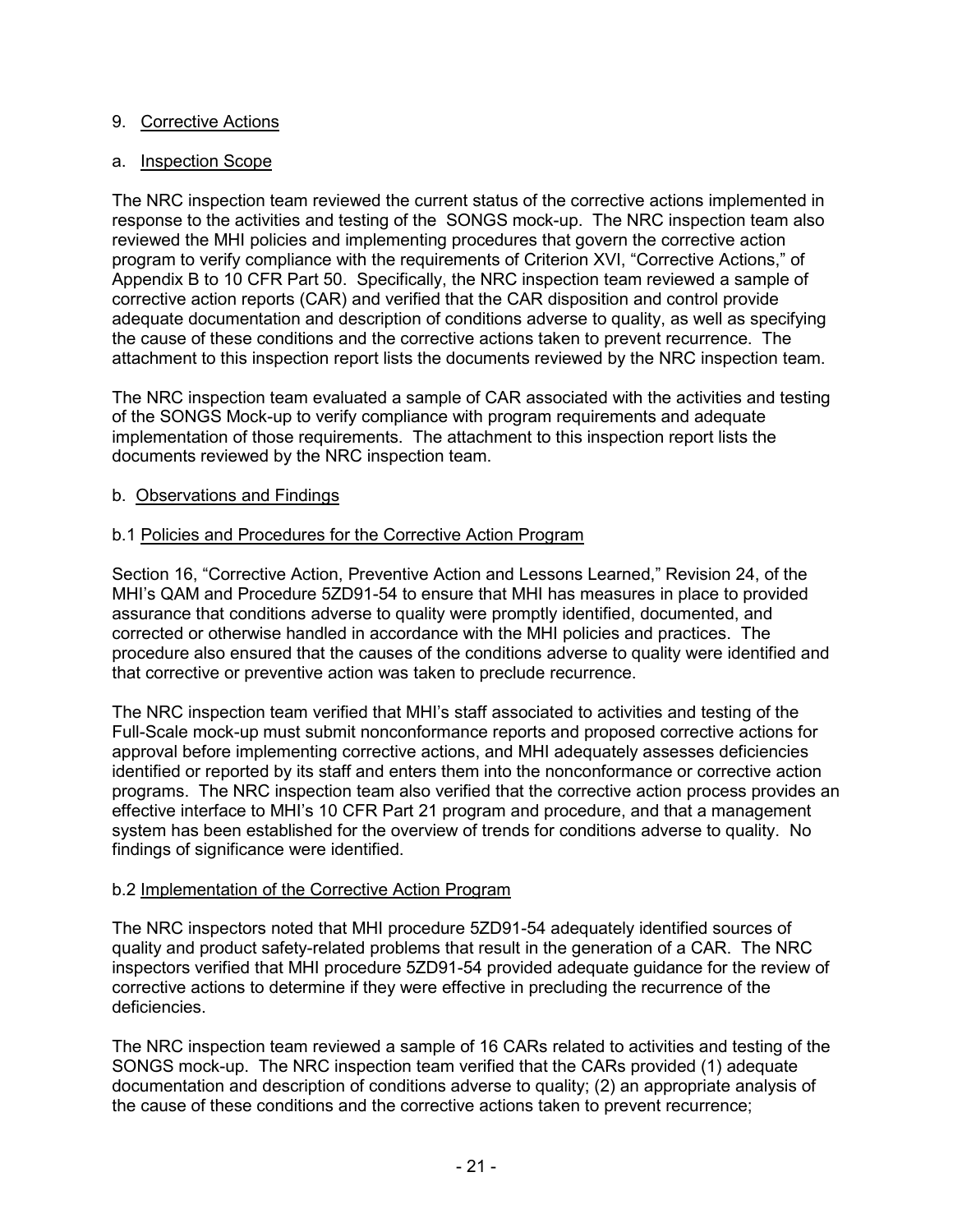(3) direction for review and approval by the responsible authority; (4) a description of the current status of the corrective actions; and, (5) the follow-up actions taken to verify timely and effective implementation of the corrective actions.

During the review of CAR-12-064, "Takasago Research and Development Center the NRC inspection team noted that Takasago issued NCR 14-2012 on August 20, 2012, and the CAR did not make any reference of the content of the NCR. NCR-14-2012 was issued on September 24, 2012, by Takasago as a result of an extent of condition performed by MHI for a nonconformance identified at during a previous NRC inspection. During the review of CAR-12-064 the NRC inspection team noted that MHI focused on the programmatic aspect of the issue and did not evaluate the technical content of the NCR. The MHI proposed corrective action to CAR-12-064 was to indoctrinate MHI staff on the process that needs to be followed when dealing with the issuance and disposition of NCRs as required by the policies and procedures of the MHI Nonconformance Program. NCR-14-2012 was issued to address the inadequate commercial grade dedication of commercial grade calibration services used in safety related applications. The disposition of NCR-14-2012 was not adequate. Takasago used a commercial grade calibration service to calibrate a safety-related item without performing a commercial grade dedication as required by MHI policies and procedures. This deficiency is discussed in Section 4 b.2 of this inspection report and documented under Nonconformance 99901030/2012-201-02. The NRC inspection team determined that the MHI's QAM and associated corrective action procedure were being effectively implemented. No findings of significance were identified.

## c. Conclusion

Based on the sample of corrective action reports reviewed, the NRC inspection team concluded that the implementation of MHI's program for corrective actions was consistent with the regulatory requirements of Criterion XVI, "Corrective Action," of Appendix B to 10 CFR Part 50. The NRC inspection team concluded that MHI's corrective action system was adequately described in the MHI procedures. No findings of significance were identified.

## 10. Entrance and Exit Meetings

On October 9, 2012, the NRC inspection team discussed the scope of the inspection with Mr. El. Kadokami, Senior Vice President and Head of Kobe Shipyard & Machinery Works and other members of the MHI management and staff. On October 17, 2012, the NRC inspection team presented the inspection results and observations during an exit meeting with Mr. Fumiki Kono, General Manager Nuclear Energy Systems and other MHI staff. The attachment to this report lists the entrance and exit meeting attendees, as well as those individuals interviewed by the NRC inspection team.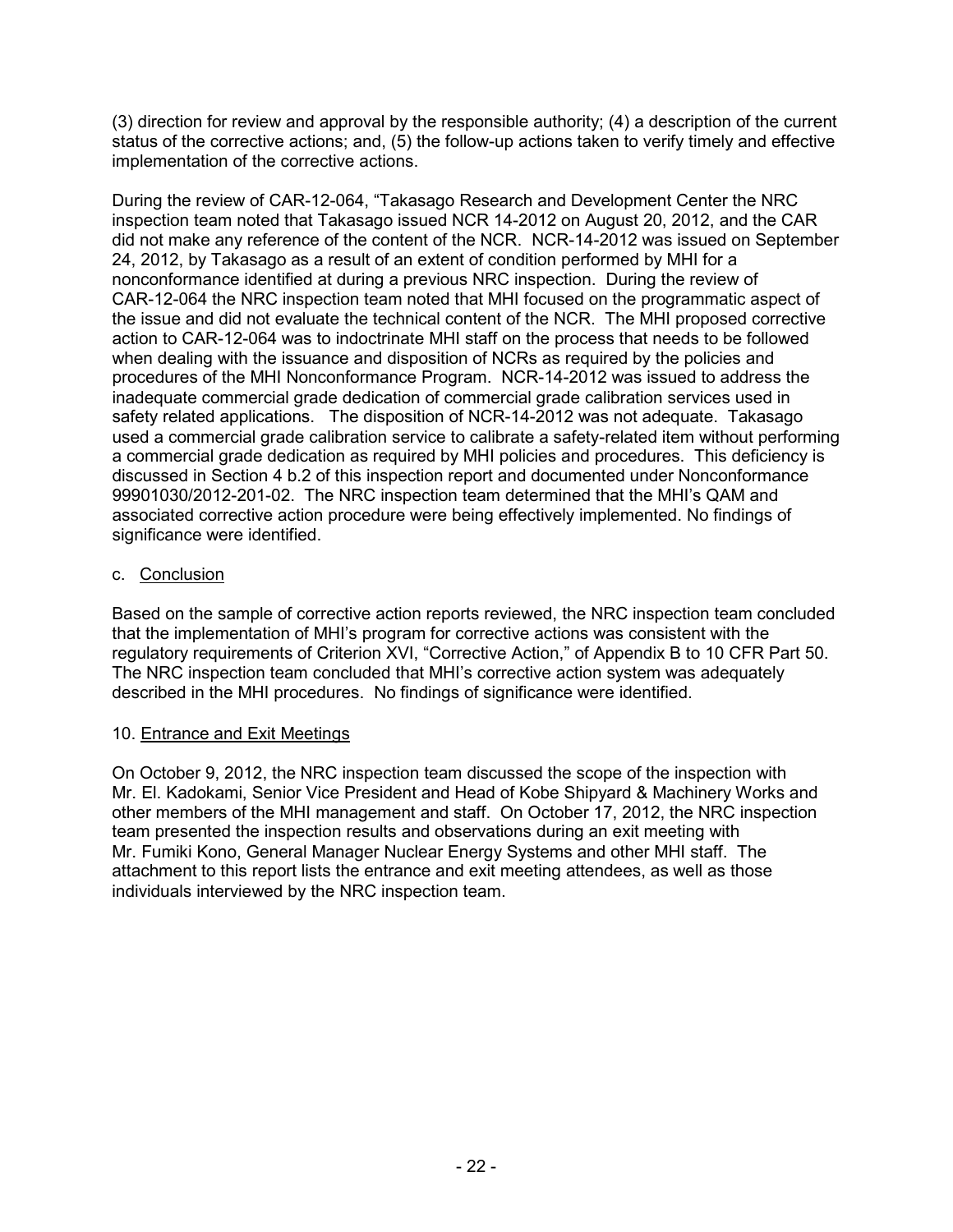# **ATTACHMENT**

# 1. ENTRANCE / EXIT MEETING ATTENDEES AND PERSONS CONTACTED

| <b>Name</b>            | <b>Title</b>                                                                                                                                        | <b>Affiliation</b> | <b>Entrance</b> | <b>Exit</b> | <b>Interviewed</b> |
|------------------------|-----------------------------------------------------------------------------------------------------------------------------------------------------|--------------------|-----------------|-------------|--------------------|
| Yoshihiro Asada        | Deputy Director, Nuclear Energy<br><b>Systems Safety and Quality</b><br><b>Management Department</b>                                                | MHI                |                 | X           | X                  |
| Kengo Shimamura        | Manager, Steam Generator<br><b>Designing Section</b>                                                                                                | MHI                |                 | X           | X                  |
| <b>Hidehito Mimaki</b> | Deputy General Manager, Nuclear<br><b>Plant Component Designing</b><br>Department                                                                   | MHI                | X               | X           | X                  |
| Masaaki Katayama       | Engineering Manager, Steam<br><b>Generator Designing Section</b>                                                                                    | <b>MHI</b>         | X               | X           | X                  |
| Tomonori Shichida      | Deputy Manager, Component<br><b>Quality Control Section</b>                                                                                         | MHI                |                 | X           | X                  |
| Takashi Hasebe         | Quality Assurance Engineer,<br><b>Component Quality Control</b><br>Section                                                                          | MHI                | X               | X           | X                  |
| Nobuki Tamai           | Deputy Manager, Component<br><b>Quality Control Section</b>                                                                                         | MHI                | X               |             | X                  |
| Naoki Kawai            | Quality Assurance Engineer,<br><b>Component Quality Control</b><br>Section                                                                          | MHI                | X               | X           | X                  |
| Hiroshi Matsuyama      | Deputy Manager, Nuclear Plant<br><b>Quality Assurance</b>                                                                                           | MHI                |                 |             | X                  |
| Tsubasa Osato          | Quality Assurance Engineer,<br><b>Nuclear Plant Quality Assurance</b>                                                                               | <b>MHI</b>         |                 |             | X                  |
| Ren Imoto              | Quality Assurance Engineer,<br><b>Nuclear Plant Quality Assurance</b>                                                                               | MHI                |                 |             | X                  |
| Yasunobu Harada        | <b>Acting Manager Nuclear Plant</b><br><b>Quality Assurance Section Quality</b><br><b>Assurance Department Nuclear</b><br><b>Energy Systems</b>     | MHI                | X               | X           | X                  |
| Ikuo Otake             | Chief Engineer, Manager<br><b>Quality Assurance Department</b><br><b>Nuclear Energy Systems</b>                                                     | MHI                | X               | X           | X                  |
| Takayoshi Tsuruta      | Manager<br>UT/ET/RT Level III<br>EPRI PDI Piping & DM<br><b>Quality Assurance Department</b><br>Lead NDE Level III Nuclear<br><b>Energy Systems</b> | MHI                |                 |             | X                  |
| Masayoshi Suzuki       | <b>Engineer Manager, Quality Project</b><br>Team<br><b>Nuclear Plant Quality Assurance</b><br>Section                                               | MHI                | X               | X           | X                  |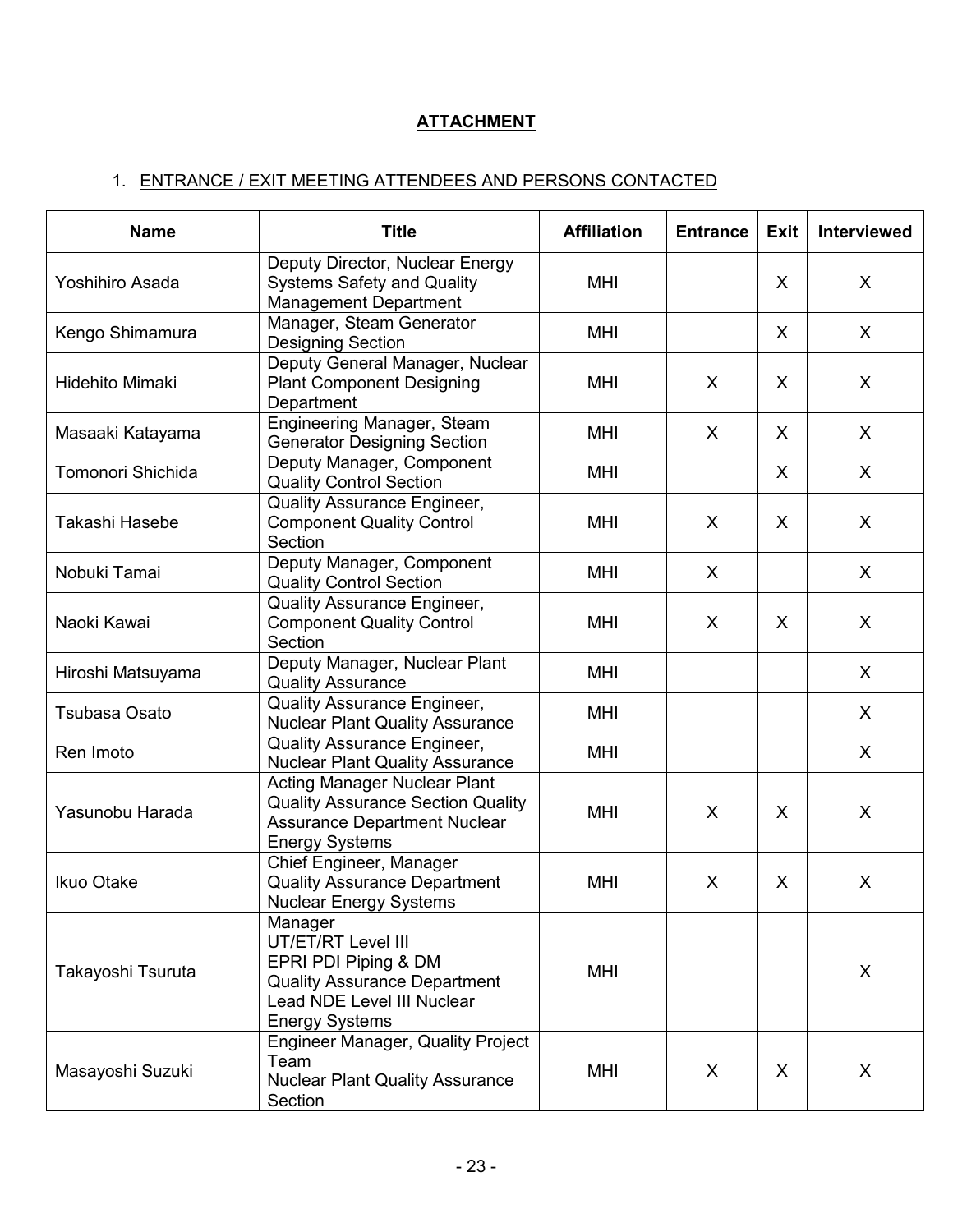|                    | <b>Quality Assurance Department</b><br><b>Nuclear Energy Systems</b>                                                                        |                                                   |   |         |  |
|--------------------|---------------------------------------------------------------------------------------------------------------------------------------------|---------------------------------------------------|---|---------|--|
| Setsuko Morimoto   | Interpreter                                                                                                                                 | G-Media<br><b>NHK</b>                             | X | X       |  |
| Asami Mori         | Interpreter                                                                                                                                 | G-Media<br><b>NHK</b>                             | X | $\sf X$ |  |
| Chieko Okado       | Interpreter                                                                                                                                 | Interpretation<br>&Translation<br><b>Services</b> |   | X       |  |
| Hirohide Nakamura  | Technical Official, Ministry of the<br><b>Environmental for BWR</b>                                                                         | <b>Nuclear</b><br>Regulatory<br>Authority         |   |         |  |
| Ken Yoshizaki      | Technical Official, Ministry of the<br><b>Environmental for PWR</b>                                                                         | <b>Nuclear</b><br>Regulatory<br>Authority         |   |         |  |
| Katsuhiko Hirakawa | <b>Director</b><br><b>Quality Assurance Department</b><br><b>Nuclear Energy Systems</b>                                                     | MHI                                               |   | X       |  |
| Takashi Fukuda     | Deputy Manager<br><b>Nuclear Plant Quality Assurance</b><br>Section<br><b>Quality Assurance Department</b><br><b>Nuclear Energy Systems</b> | <b>MHI</b>                                        | X | X       |  |
| Takanori Murakami  | Deputy General Manager<br><b>Quality Assurance Department</b><br><b>Nuclear Energy Systems</b>                                              | MHI                                               | X | X       |  |
| El Kadokami        | <b>Senior Vice President</b><br>Head of Kobe Shipyard &<br><b>Machinery Works</b>                                                           | MHI                                               | X |         |  |
| Fumiki Kono        | <b>General Manager</b><br><b>Nuclear Energy Systems</b><br>Senior General manager<br><b>Nuclear Plant Production Division</b>               | <b>MHI</b>                                        | X | X       |  |
| Tadashi Murakami   | <b>Engineer Manager</b><br><b>Nuclear Energy Systems</b>                                                                                    | <b>MHI</b>                                        | X |         |  |
| Keita Kobayashi    | <b>PQES Manager</b><br><b>Nuclear Energy Systems</b>                                                                                        | <b>MHI</b>                                        | X |         |  |
| Takanori Muratami  | <b>Quality Assurance Department</b><br><b>Nuclear Energy Systems</b>                                                                        | <b>MHI</b>                                        | X |         |  |
| Yoshiaki Shimokusu | <b>NPMD Director</b><br><b>Manufacturing Department</b><br><b>Nuclear Energy Systems</b>                                                    | <b>MHI</b>                                        | X | X       |  |
| Hisashi Nishiki    | <b>SGS Deputy Manager</b><br><b>Nuclear Energy Systems</b>                                                                                  | MHI                                               | X | X       |  |
| Toshiyuki Mizutan  | <b>Overseas Project</b><br><b>Nuclear Energy Systems</b>                                                                                    |                                                   | X | X       |  |
| Masahiko Morino    | NSMOG, Senior Engineer<br><b>Nuclear Energy Systems</b>                                                                                     | <b>MHI</b>                                        | X | X       |  |
| Takashi Kanabushi  | <b>SGDS</b><br><b>Nuclear Energy Systems</b>                                                                                                | <b>MHI</b>                                        | X | X       |  |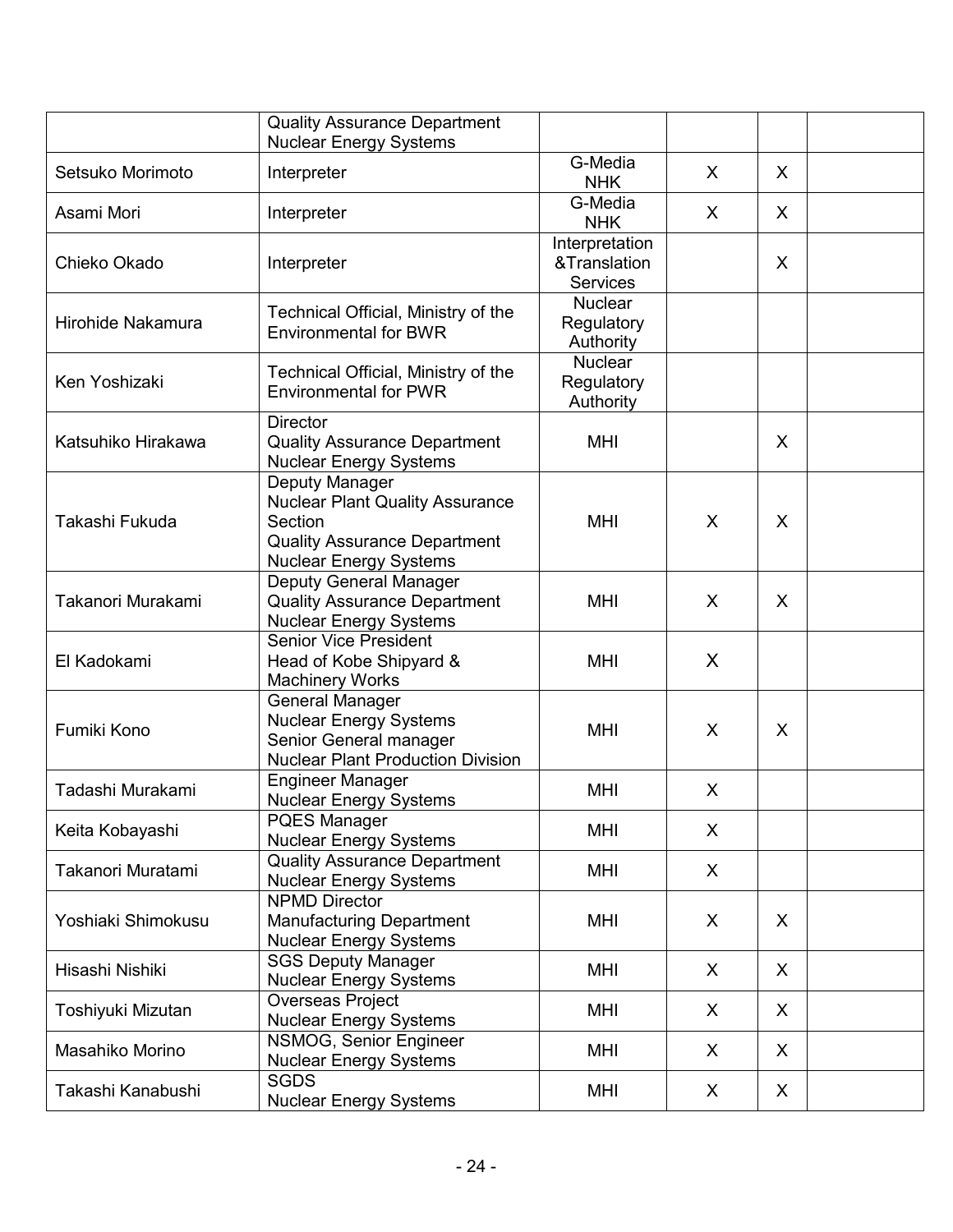|                        | NPQAS, Engineer Manager           |             |                |              |   |
|------------------------|-----------------------------------|-------------|----------------|--------------|---|
| Akifumi Takahashi      | <b>Nuclear Energy Systems</b>     | <b>MHI</b>  | X              | X            |   |
|                        | <b>General Manager</b>            |             |                |              |   |
| Fumiki Kono            | <b>Nuclear Energy Systems</b>     | <b>MHI</b>  | X              |              |   |
|                        | NPCDD, Director                   | <b>MHI</b>  |                |              |   |
| Jinichi Miyaguchi      | <b>Nuclear Energy Systems</b>     |             | X              | $\mathsf{X}$ |   |
| Takafumi Hiro          | <b>SGDS, Deputy Manager</b>       | <b>MHI</b>  | X              | $\sf X$      |   |
|                        | <b>Nuclear Energy Systems</b>     |             |                |              |   |
| Shinya Maeda           | <b>Manufacturing Engineer</b>     | <b>MHI</b>  | X              | X            |   |
|                        | <b>Nuclear Energy Systems</b>     |             |                |              |   |
| Yoichi Ishigami        | SGS, Manager                      | <b>MHI</b>  | X              | $\mathsf{X}$ |   |
|                        | <b>Nuclear Energy Systems</b>     |             |                |              |   |
| Takeshi Hanaoka        | <b>CQCS, Manager</b>              | <b>MHI</b>  | X              | $\mathsf{X}$ |   |
|                        | <b>Nuclear Energy Systems</b>     |             |                |              |   |
| Yoshinobu Yoshikawa    | NPPD, General Manager             | <b>MHI</b>  | X              | X            |   |
|                        | <b>Nuclear Energy Systems</b>     |             |                |              |   |
| Kenji Nishida          | SGDS, Senior Design Engineer      | <b>MHI</b>  | X              | X            |   |
|                        | <b>Nuclear Energy Systems</b>     |             |                |              |   |
| J. Nawba               | Interpreter                       |             | X              |              |   |
| Masaharu. Tabiraki     | Interpreter                       |             | $\overline{X}$ | X            |   |
|                        | Senior Manager of Takasago R&D    | <b>MHI</b>  | $\mathsf{X}$   |              | X |
| Takashi Veno           | Center                            |             |                |              |   |
| <b>Vann Mitchell</b>   | <b>Genaerl Manager</b>            | <b>MNES</b> | X              | $\sf X$      |   |
|                        | <b>Quality Assurance Division</b> |             |                |              |   |
| <b>Frank Gillespie</b> | <b>Senior Vice President</b>      | <b>MNES</b> | X              | X            |   |
| John Manso             | Engineer Manager                  | <b>SCE</b>  | X              | $\sf X$      |   |
|                        | <b>SGR Team SCE</b>               |             |                |              |   |
|                        | <b>Regulatory Affairs Manager</b> | <b>SCE</b>  | $\mathsf{X}$   | $\sf X$      |   |
| Ryan Treadway          | <b>SCE SGR Team</b>               |             |                |              |   |
| Jeff Julien            | <b>SCE Liaison</b>                | <b>SCE</b>  | $\mathsf{X}$   |              |   |
|                        | PQCS, Engineer Manager            |             |                |              |   |
| <b>Takahiro Nakata</b> | <b>Nuclear Energy Systems</b>     | <b>MHI</b>  |                | $\sf X$      |   |
| Takeshi Matsuda        | <b>Quality Assurance</b>          |             |                |              |   |
|                        | Takasago R&D Center               | <b>MHI</b>  |                | $\mathsf{X}$ |   |
|                        | Manager                           |             |                |              |   |
| Yutaka Tanaka          | Takasago R&D Center               | <b>MHI</b>  |                | X            |   |
|                        | NPQAS, Engineer Manager           |             |                |              |   |
| Kiichi Tokuhisa        | <b>Nuclear Energy Systems</b>     | <b>MHI</b>  |                | X            |   |

### 2. INSPECTION PROCEDURES USED

Inspection Procedure 43003, "Reactive Inspection of Nuclear Vendors," dated April 25, 2011.

Inspection Procedure 43004, "Inspection of Commercial-Grade Dedication Programs, dated October 3, 2007

Inspection Procedure 36100, "Inspection of 10 CFR Part 21 and Programs for Reporting Defects and Noncompliance," dated February 13, 2012.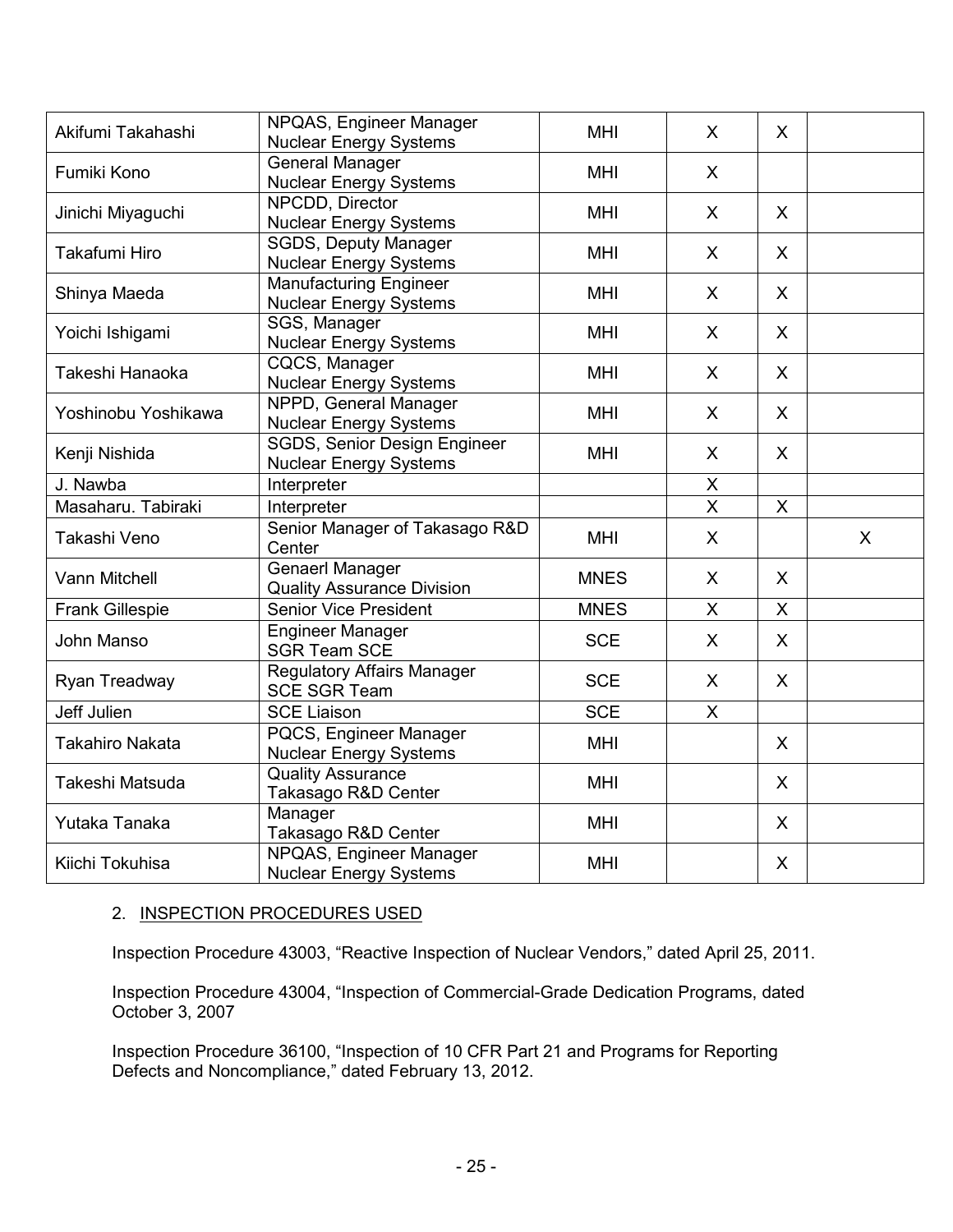## 3. LIST OF ITEMS OPENED, CLOSED, AND DISCUSSED

| Item Number          | Status | Type       | <b>Description</b> |
|----------------------|--------|------------|--------------------|
| 99901030/2012-201-01 | Open   | <b>NON</b> | Criterion VII      |
| 99901030/2012-201-02 | Open   | <b>NON</b> | Criterion III      |

### 4. DOCUMENTS REVIEWED

#### Quality Assurance Manual

• B91U-N001, "Quality Assurance Manual (NUCLEAR)," Revision 43 dated May 15, 2012

#### 10 CFR Part 21 Documents

- UES-69-020008, "Identification and Reporting of Conditions Adverse to Safety <Reporting of Defects and Noncompliance (10CFR Part21)>", Revision 16 dated April 18, 2012
- UEQ-20120668, "Understanding of US Regulation, Indoctrination of 10 CFR Part 21," July 3, 2012
- UEQ-20071005(5), "10 CFR Part 21," Training Material: Broad Understanding of the Regulation, Relation to App B and how or What is Needed to Perform Dedication"
- U21-18-E(0), "Evaluation Report for 10 CFR 21 Steam Generator tube wear adjacent to retainer bar" dated August 31, 2012
- U21-19(0), "Evaluation Report for 10 CFR 21 Steam Generator tube to tube wear," dated August 31, 2012
- U21-20-E(0), "Evaluation Report for 10 CFR 21 Inappropriate input of flow velocity in the evaluation of flow-induced vibration tubes for SONGS Unit 2/3 Steam Generators," dated July 6, 2012
- U21-21-E(0), "Evaluation Report for 10 CFR 21 Unclear description on user's manual for analysis code (FIT III)," dated August 31, 2012
- UET-20120105, "Interim Report of Evaluation of a Deviation Pursuant to 10 CFR 21.21(a)(2)," Revision 1 dated June 1, 2012
- UET-20120217, "Notification of the written report pursuant to 10 CFR 21.21(d)(4) (Title: Steam Generator tube wear adjacent to retainer bars)," Revision 0 dated October 5, 2012
- UET-20120218. "Notification of the written report pursuant to 10 CFR 21.21(d)(4) (Title: Steam Generator tube to tube wear)," Revision 0 dated October 5, 2012

### Corrective Action Request generated from NRC inspection

- CAR 21-2012, "Takasago R&D Center did not perform CGD for calibration services of a strain calibrator," dated October 16, 2012
- CAR-12-075(0), "Not adequate and insufficient description were detected on control procedure for 10 CFR Part 21," dated October 12, 2012
- CAR-12-076(0), "No documentation was found to demonstrate that the tube outside diameter straightness, tube bending radius, and total tube length conformed to the requirements of Purchase Specification L5-04JA433 or Inspection Document L5- 04GA592 measurement acceptance criteria."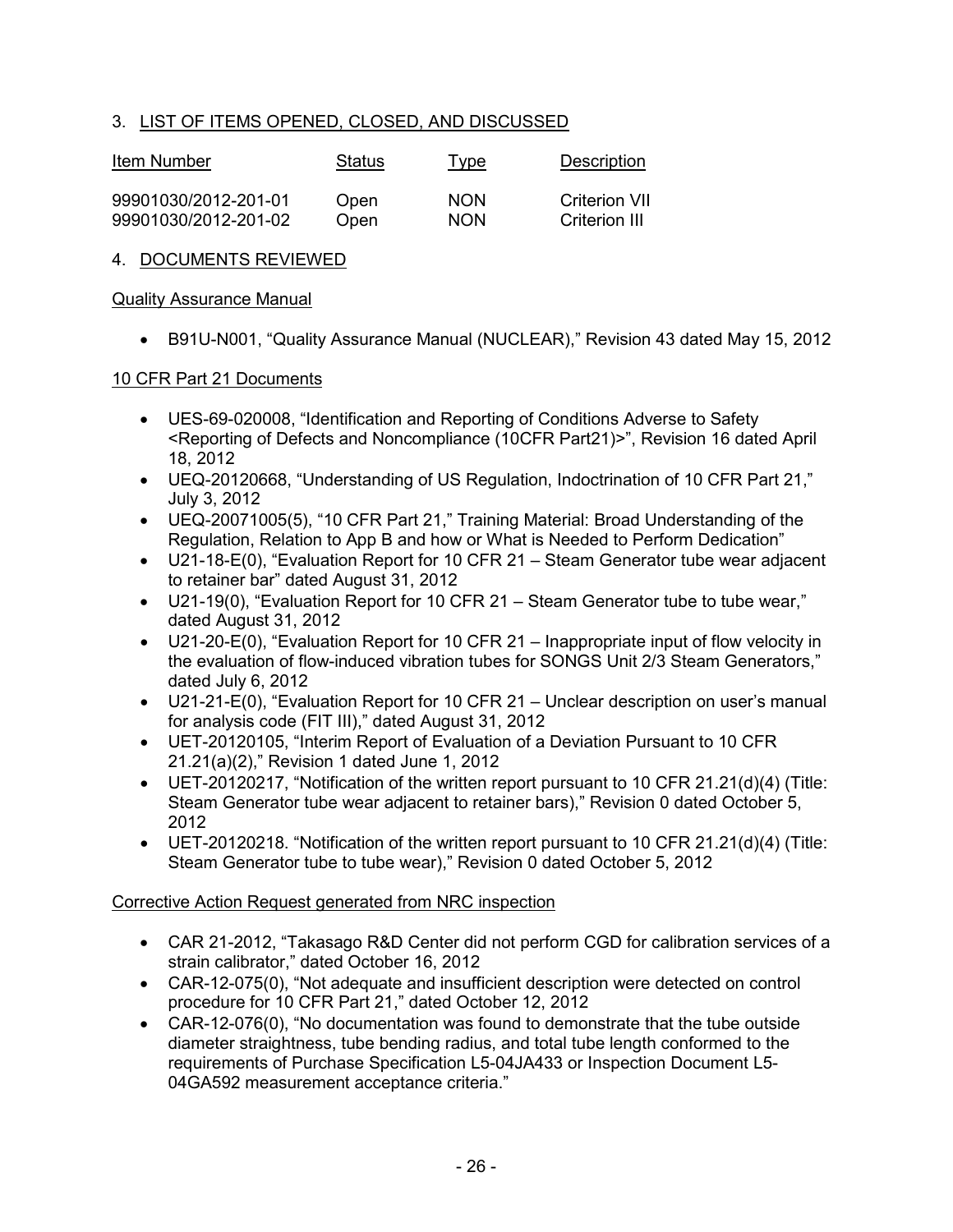# Corrective and Preventive Action Request/Report

- CAR-UGG-084(7), "Steam Generator Tube Wear Adjacent to Retainer Bars," dated September 7, 2012
- CAR-12-044(1), ""Procedure for Controlling of Design Activities," did not require that retainer bars and other steam generator parts subject to flow induced vibration under the high velocity flow conditions be evaluated...," dated October 2, 2012
- CAR-UGG-085(6), "Steam Generator Tube to Tube Wear," dated September 7, 2012
- CAR-12-042(0), "Tube in plane stability shall be described on Design Procedure for SG as well as out-of-plane stability," dated August 3, 2012
- CAR-12-066(0), "Procedure for controlling of the design activities did not require that effective tube to AVB contact force under high localized thermal-hydraulic conditions be addressed in SG design," dated September 28, 2012
- CAR-12-028(3), "SGDS applied velocity which is different from the analysis procedure decided by SGDS," dated May 10, 2012
- CAR-12-045(1), "Proper user documentation for computer code used to calculate Gap Velocity was not provided to the user," dated October 8, 2012
- CAR-12-067(0), " Procedure for tube vibration analysis did not specify to ensure that the program used to calculate GAP Velocity has a user manual to support the use of MHI tube configuration," dated October 2, 2012
- CAR-12-068(0), " Procedure for development and control of computer software did not require the additional comparison to other validation methods in SG design analysis if necessary depending on complexity and/or importance of analysis," dated October 2, 2012
- CAR-12-046, "No guidance for use FIT-III was describe on the procedure," dated August 8, 2012
- CAR-12-048(0), "Gap velocity and validation range," dated August 3, 2012
- CAR-12-027(0), "Foreign Material," dated May 7, 2012
- CAR-12-047, "No procedure was developed for analysis of cumulative effect of design changes during the design phase," dated August 6, 2012
- CAR-12-069(0), "Comprehensive Actions," dated October 2, 2012
- CAR-12-072, "Data acquisition unit was calibrated by organization without QA program in accordance with 10CR Appendix B," dated September 28, 2012
- CAR-12-063, "Strain gauges of commercial grade items which were used in mock-up test were purchase without dedication," dated September 24, 2012
- CAR-12-064, "Takasago Research and Development Center issued NCR 14-2012 on Aug.20, 2012. However, this NCR was not sent to SGDS against SGDS's specifications requirements," dated September 24, 2012

## Nonconformance Report

- UENR-SON3-MOCK-001(0), "Strain gauges of commercial grade item which were used in mock-up test, were purchased without Dedication," dated September 20, 2012
- UENR-SON3-MOCK-002(0), "Data Acquisition Unit calibrated by organization without QA program in accordance with 10CFR Appendix B was used in the mock-up test," dated September 27, 2012
- UENR-SON3-MOCK-003(0), "The corrective coefficient described in the strain measurement procedure (WQS35073r1) is draft value," dated September 28, 2012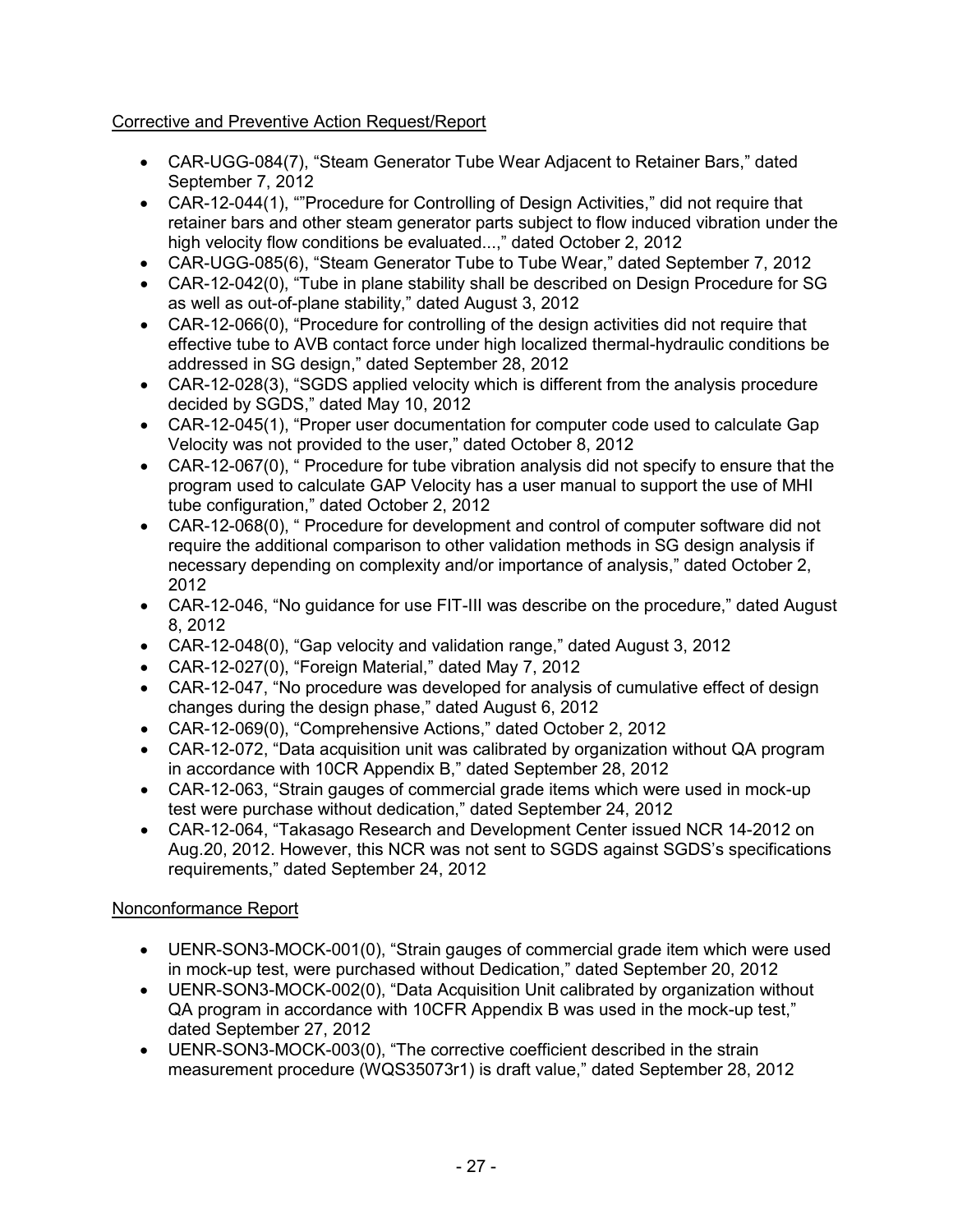- UENR-SON3-MOCK-004(0), "Procedure for strain measurement was revised at 9/20. Although this procedure revision number described in FPS was 0," dated September 10, 2012
- UENR-SON3-MOCK-005(0), "The contact force measured by Takasago R&D did not meet the acceptance criteria," dated September 10, 2012
- UGNR-SON3-MOCK-001(1), "Out of tolerance for tube outside diameter," dated July 25, 2012
- UGNR-SON3-MOCK-003(0), "Out of tolerance for the tick AVB during dimensional inspection," dated September 26, 2012
- NCR-14-2012, Evaluation of Calibration Services," issued September 24, 2012 by Takasago Research and Development Center

## Calibration Records

- Automated Precision, Inc., Test Number 002303-12 (IFM/Laser Tracker)
- SON-UGS-20120413-4 (for outside micrometer ID # 060959)
- SON-UGS-20120413-7 (for dial gauge ID # 106860)
- SON-UGS-20120413-8 (for plug gauge ID  $\#$  101260)
- SON-UGS-20120526-1 (for large caliper for tube bundle measurement ID # 114858)

## Procedures

- 5ZDF92-12, "Control Procedure for Non-Contact 3D Measurement Equipment," Revision 1
- 5ZD94-51, "Procedure for Qualification of Inspection and Test Personnel," Revision 2 dated February 21, 2012
- 5ZD91-52, "Qualification and Certification Procedure of Nondestructive Examination (NDE) Personnel," Revision 0 dated May 31, 2012
- 5ZD91-53(1), "RCA (Root Cause Analysis) Procedure," Revision 1 dated February 17, 2012
- 5ZD91-54(2), "Guideline for Implementation on NCR/CAR," Revision 2 dated December 2, 2011
- 5ZDB14-70(2), "Control Procedure of Quality Assurance Record," Revision 2 dated May 18, 2012
- LG-04GA592, "Mock-up Test Plan for Verification of Repair Measures for Tube Vibration Issue," Revisions 4 and 5
- MS5ZDB6-9113, "Calibration Procedure for Height Gauge," Revision 0
- MS5ZDB6-9121, "Calibration Procedure for Outside Micrometer," Revision 1
- MS5ZDB6-9132, "Calibration Procedure for Digital Type Dial Gauge," Revision 0
- SO-KAS-TW-012, "Mock-up Test Manual for Alignment of Expansion Tool," Revision 3
- SO-KAS-TW-013, "Manual for Visual Inspection Tool," Revision 1
- SON-SG-FM-33, "Instruction for Thicker AVBs Insertion Test," Revision 2
- SON-SG-FM-43, "Instruction for 30 Degree AVB Insertability Test, Additional Partial Tube Bundle Test," Revision 0
- "TA" QMS91-N08, Takasago Research and Development Center "Nuclear Energy Research and Development Center Commercial Grade Dedication (CGD) Procedure," revision 1, dated December 28, 2010
- TSN 5071, "Dimensional Examination Procedure for Alloy 690 Steam Generator Tubing," Revision 1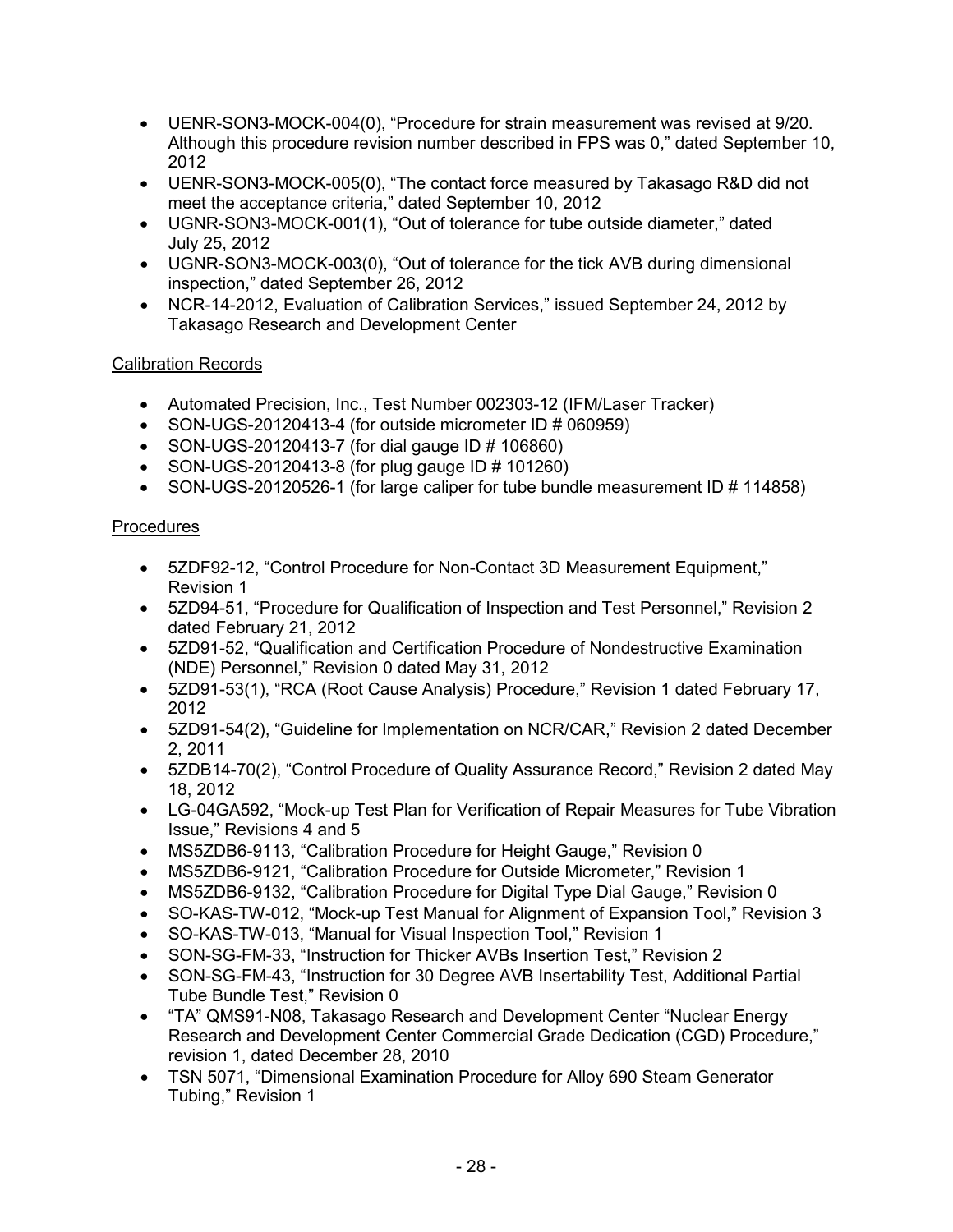- UES-20120254, "San Onofre Nuclear Generating Station Unit 2 & 3 Replacement Steam Generators Root Cause Analysis Report for tube wear identified in the Unit 2 and Unit 3 Steam Generators of San Onofre Nuclear Generating Station," Revision 0 dated October 12, 2012
- UGS-20120413, "Inspection Procedure for Mock-up of Bended Area," Revision 2 dated July 20, 2012
- UES-20112060, "ASME Code Job Section Standard Control List," Revision 3 dated May 29, 2012
- UGS-20120421, "Inspection Plan for Mock-up," Revision 1
- UGS-20120526, "ECT Measurement Procedures for Heat Transfer Tube Mock-up of Simulated U-Bend Region," Revision 7
- UGS-20120528, "Procedure for Measurement of Displacement of the Fall-Down Prevention Jigs by 3D Measurement," Revision 2
- WQS35073, "Procedure for Strain Measurement in a Test with Additional AVBs Inserted," Revision 1, dated October 9, 2012

# Miscellaneous Documents

- L5-04FW036, "Fabrication Drawing Tube Support Plate 4/4," Revision 4
- L5-04FW-111, "Fabrication Drawing Detail of AVB 1/5 (Center Narrow AVB)," Revision 6
- L5-04FZ041, "Purchase Specification for SONGS Unit 2 and 3 RSG Tubing," Revision 4
- L5-04GA428, "Design of Anti-Vibration Bars," Revision 5
- L5-04JA411, "Tube Support Plate Detailed Drawing for Mock-up," Revision 0
- L5-04JA433, "AVB Detailed Drawing 1/2 for Mock-up," Revision 1
- L5-04GA561, "San Onofre Nuclear Generating Station Unit 2 & 3 Replacement Steam Generators Retainer Bar Tube Wear Report," Revision 4 dated February 13, 2012
- L5-04GA564, "San Onofre Nuclear Generating Station Unit 2 & 3 Replacement Steam Generators Tube wear of Unit-3 RSG – Technical Evaluation Report," Revision 9 dated March 30, 2012
- L5-04GA567, "San Onofre Nuclear Generating Station Unit 2 & 3 Replacement Steam Generators Tube wear of Unit-3 RSG – Evaluation of Stability Ratios for Return to Service," Revision 6 dated May 14, 2012
- Mock-up Test Schedule
- Nippon Steel and Sumitomo Metal Corporation Letter for SONGS-3RSG Leakage Mock-up Test, dated October 16, 2012
- Sumitomo Metals Certified Material Test Report for SONGS-3RSG Leakage Mock-up Test, Dated July 4, 2012
- TSN 5050, "Control Document Status List for Alloy 690 Steam Generator Tubing," Revision 5
- TSN 5064, "Control Document Status List for Alloy 690 Steam Generator Tubing," Revision 0
- TSN 5071, "Dimensional Examination Procedure for Alloy 690 Steam Generator Tubing," Revision 1
- UDVT-16-072707, Visual and Dimensional Report (After Final Cutting)
- U\*Q-20112011, " ASME Code Job List of Qualified NDE Personnel ASME Section III," Revision 11 dated October 1, 2012
- UGS-20120714, CGD Commercial Grade (Service) Dedication Plan Associated with Calibration services for Eddy Current Data acquisition Unit, MIZ-85iD, Revision 2, dated October 3, 20120,